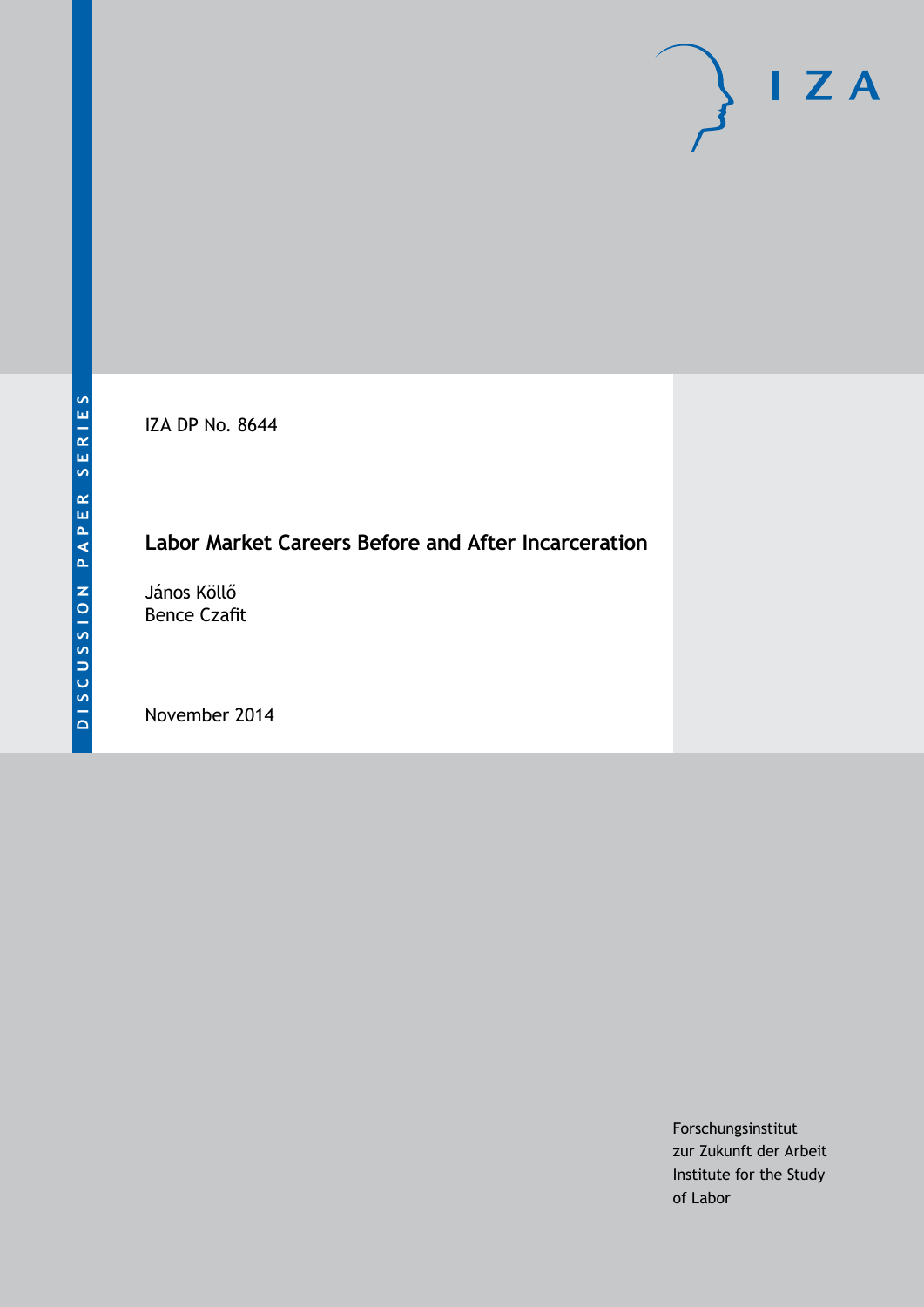# **Labor Market Careers Before and After Incarceration**

# **János Köllő**

*RKK, Hungarian Academy of Sciences and IZA*

# **Bence Czafit**

*Budapest Institute for Policy Analysis*

Discussion Paper No. 8644 November 2014

IZA

P.O. Box 7240 53072 Bonn Germany

Phone: +49-228-3894-0 Fax: +49-228-3894-180 E-mail: [iza@iza.org](mailto:iza@iza.org)

Any opinions expressed here are those of the author(s) and not those of IZA. Research published in this series may include views on policy, but the institute itself takes no institutional policy positions. The IZA research network is committed to the IZA Guiding Principles of Research Integrity.

The Institute for the Study of Labor (IZA) in Bonn is a local and virtual international research center and a place of communication between science, politics and business. IZA is an independent nonprofit organization supported by Deutsche Post Foundation. The center is associated with the University of Bonn and offers a stimulating research environment through its international network, workshops and conferences, data service, project support, research visits and doctoral program. IZA engages in (i) original and internationally competitive research in all fields of labor economics, (ii) development of policy concepts, and (iii) dissemination of research results and concepts to the interested public.

IZA Discussion Papers often represent preliminary work and are circulated to encourage discussion. Citation of such a paper should account for its provisional character. A revised version may be available directly from the author.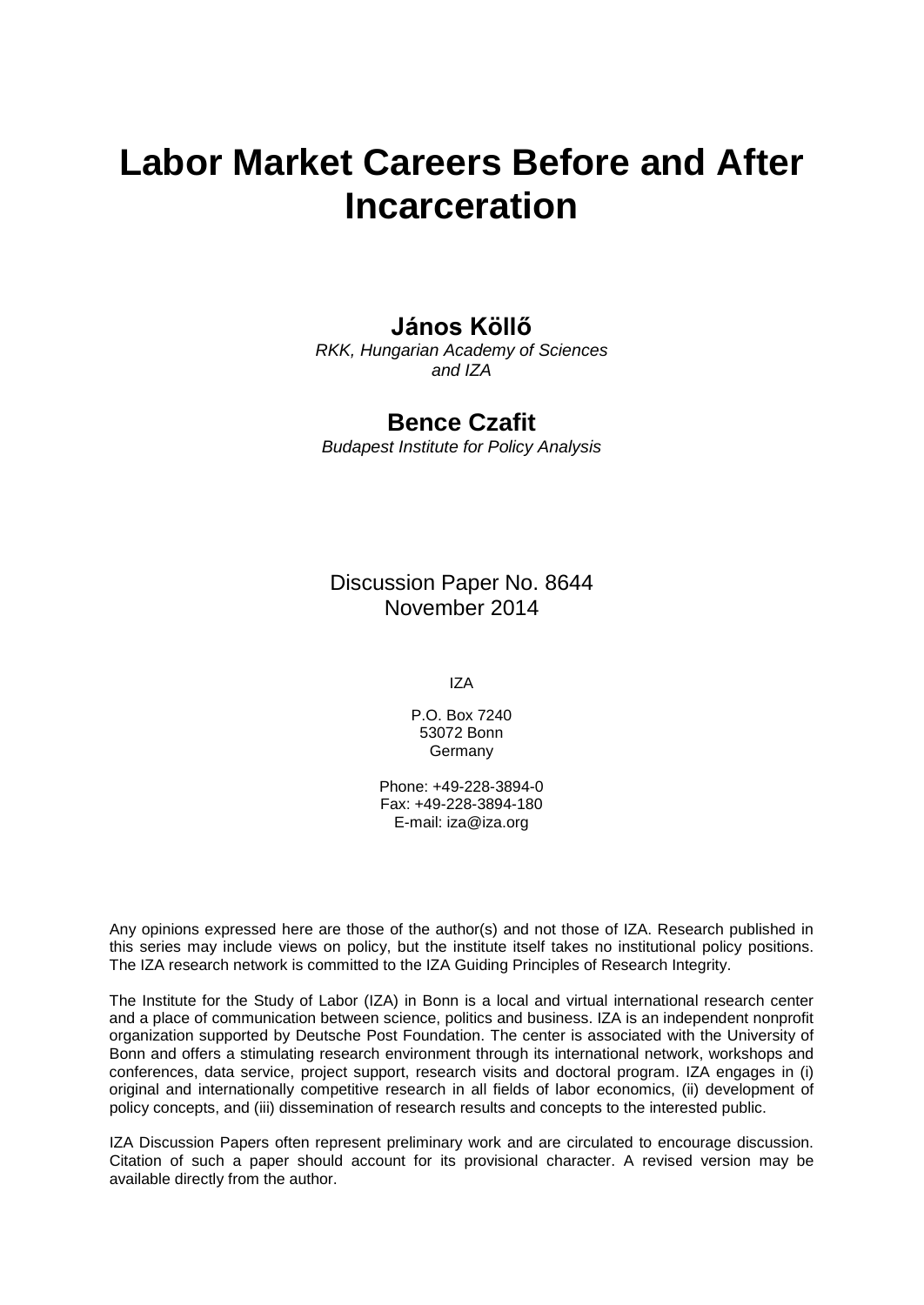IZA Discussion Paper No. 8644 November 2014

# **ABSTRACT**

# **Labor Market Careers Before and After Incarceration**

We study the entry to formal employment and earnings of a large sample of convicts released from Hungarian prisons in 2002-2008. We identify the effect of the prison service on post-release careers by exploiting differences in the timing of incarceration, on the one hand, and estimating fixed effects models, on the other. For convicts with a single prison spell, we find initially negative effect on employment that turns positive after about one year while the impact on wages is permanently negative. A comparison with recidivists, for whom the employment effect is negative and the wage effect is weaker, suggests that these results are driven by a drop in the reservation wages of 'converted' criminals rather than the lack of discrimination. This reading is supported by further data showing that the ex-inmates, on average, make increased effort to find legitimate sources of living and support to finding jobs.

JEL Classification: K42, J64, J39

Keywords: incarceration, unemployment, wage loss, discrimination

Corresponding author:

János Köllő Centre for Economic and Regional Studies Hungarian Academy of Sciences Budaörsi út 45 1112 Budapest **Hungary** E-mail: [kollo.janos@krtk.mta.hu](mailto:kollo.janos@krtk.mta.hu)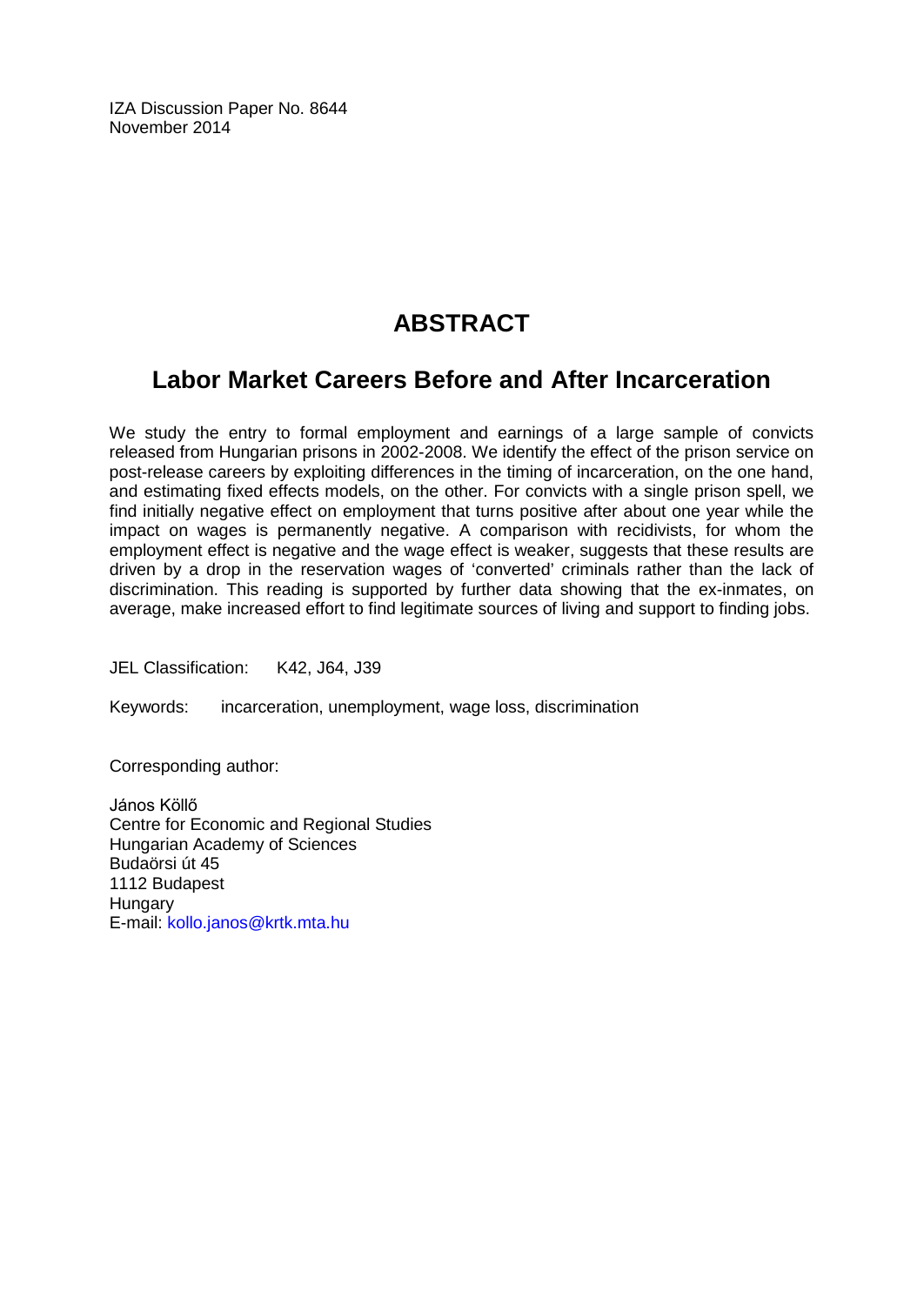#### **1 Introduction**

The effects of prison service on employment and wages are theoretically unpredictable. Prison service entails a stigma and often leads to the loss of personal networks with adverse consequences for job finding and (predictably less so) wages. Detention drives the convicts to a social environment that tempts them into further crime and keeps their labor supply low. At the same time, prison experience may deter the offenders from crime, decrease their reservation wages and in so doing improve their chances to get a job. Lengthy detention implies a loss of work experience thereby lowering the wages offered to the ex-inmates. Falling offer wages at least transitorily decrease the job finding probabilities of ex-inmates, depending on how fast they adjust their reservation wages. Work in prison, training and assisting services may simultaneously improve the convicts' employability and earnings potential. Since the relative strength of these effects varies with the institutional environment, social norms, labor market regulations and prison practices the net outcomes may substantially differ across countries and periods and call for empirical investigation.

We study the effects of incarceration on subsequent labor market histories in Hungary using administrative panel data on a large sample of inmates observed in a protracted period. Our benchmark model follows Grogger (1995), LaLonde and Cho (2008) and Pettit and Lyons (2009) in comparing the post-prison careers of ex-convicts with the pre-prison careers of offenders incarcerated later. The comparison is made using panel regressions controlled for both calendar time and relative time i.e. periods before incarceration and after release. For offenders with a single prison spell in 2002-2008, we find negative effects on both wages and employment initially. While the wage effect is strong and remains negative throughout the observed post-prison period, the employment effect fades away rapidly and turns positive after one year out of prison. Fixed effects models comparing the pre-prison and post-prison experience of inmates yield similar results, and so do the model variants that reduce the potential bias from unobserved recidivism.

The findings are consistent with the existing literature based on administrative data in the US: the empirical papers almost uniformly suggest that wages fall after service in prison but the estimated employment effects are often weak and occasionally positive.We think that these results are strongly affected by the withdrawal from crime (and consequently lower reservation wages and increased labor supply) of a sizeable part of the ex-inmates. We test this hypothesis by looking at recidivists who continue committing crime between two prison spells. For these periods, when the stigma of criminal records is present, but the reservation wage effect is absent, we identify a significant negative impact on employment and only a minor decline in earnings. By contrast, the results for the period after the last observed prison spells of the recidivists are similar to those of the non-recidivists.

The data on registration at labor offices and transfer receipt also suggest that the ex-inmates, on average, put increased effort into finding legitimate sources of living.

The research behind this paper was motivated by Hungary's growing incarceration rate which ranks among the highest in Europe (barring the ex-Soviet states) with 180 per 100,000 inhabit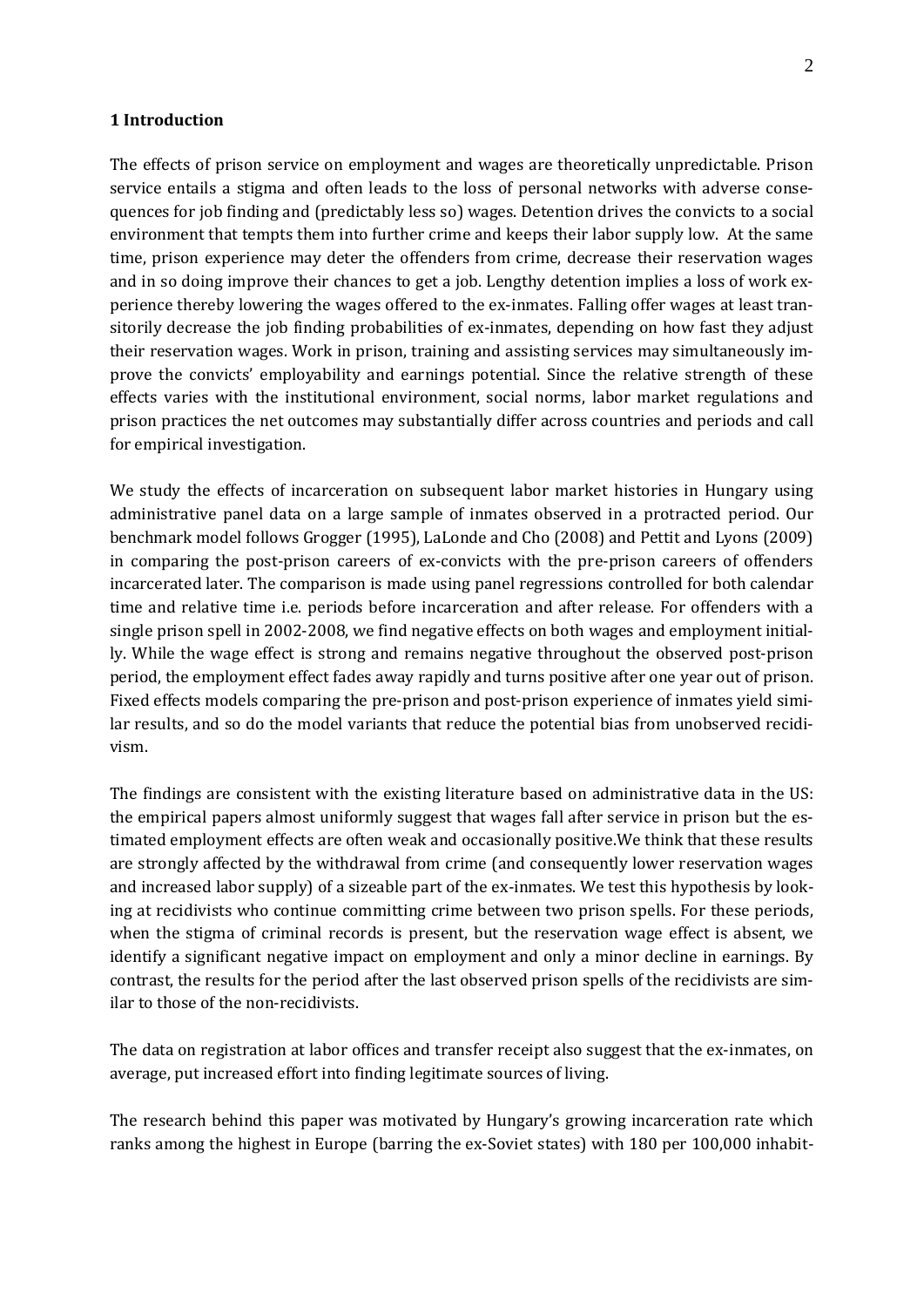ants.1 The growing rigor of sentencing and the introduction of a Three Strikes Law in 2010 leave no doubt that the risk of incarceration and the prison population will increase further in the foreseeable future. Despite the growing importance of the problem, we know virtually nothing, in quantitative terms, about the labor market careers of inmates. The existing literature is purely qualitative, based on informal interviews and anecdotal evidence. A few interview-based studies (Tóth et al. 2005, Csáki et al. 2007, Csáki and Mészáros 2011) report quantitative results on small samples comprising a few dozen ex-convicts. Without questioning the merits of smallsample qualitative research we believe that this paper can fill a gap that need to be filled in order to evaluate the system of law enforcement properly and design reasonable policies. The findings also add to the thin European literature on the aftermaths of incarceration. The effects of incarceration have been extensively studied in the US, having the largest per capita prison population in the world (over 700 per 100,000 inhabitants), but very infrequently in Europe and elsewhere. Nagin and Waldfogel (1995) on Britain, Skardhamar and Telle (2009) on Norway and Drago et al. (2009) on Italy are three of the few European exceptions.

In Section 2 we briefly review the literature with special emphasis on the difficulties of identification and interpretation in models based on administrative registers. Section 3 introduces the data and presents descriptive statistics on the estimation sample. Section 4 explains the estimation strategy and Section 5 presents the econometric results. In Section 6 we add supplementary information on labor force participation, registered unemployment and transfer receipt. Section 7 discusses the results and concludes. Appendix 1 provides a more detailed description of the data and the estimates while Appendix 2 gives a concise overview of incarceration practices and the prison population in Hungary.

### **2 The difficulties of identification - lessons from the literature**

The effects of the prison service on subsequent labor market careers are difficult to identify and often hard to interpret. This section briefly discusses these complications with special emphasis on research based on administrative data. For comprehensive overviews of the literature see Western et al. (2001), Fahey at al. (2006), Geller et al. (2006) and Holzer (2007).

The barriers to identification arise from the influence of unobserved personal and environmental characteristics that simultaneously predict criminal behavior and meager labor market outcomes. Models comparing released prisoners with observationally similar non-convicts can only estimate what Bound and Freeman (1992) label as a 'crime-employment trade-off' rather than a causal effect. Such models indicate severe disadvantage on the part of ex-prisoners that, however, might at least partly exist even in the absence of incarceration (Bound and Freeman 1992, Freeman 1991, Freeman 1996, Grogger 1995).

The scope for randomizing the event of incarceration by means of matching methods is limited even in surveys providing thorough portraits of the offenders. In a research based on official registers, comparable to the one used in this paper, any attempt to find people with 'similar

<span id="page-4-0"></span> $\overline{a}$ 1In Europe 2010, the prison population per 100,000 inhabitants varied between 59 in Finland and 164 in Serbia excluding two outliers (206 in Jersey and 227 in Montenegro) and the former Soviet republics (254 inEstonia, 276 in Lithuania and 314 in Latvia) according to Walmsley (2010).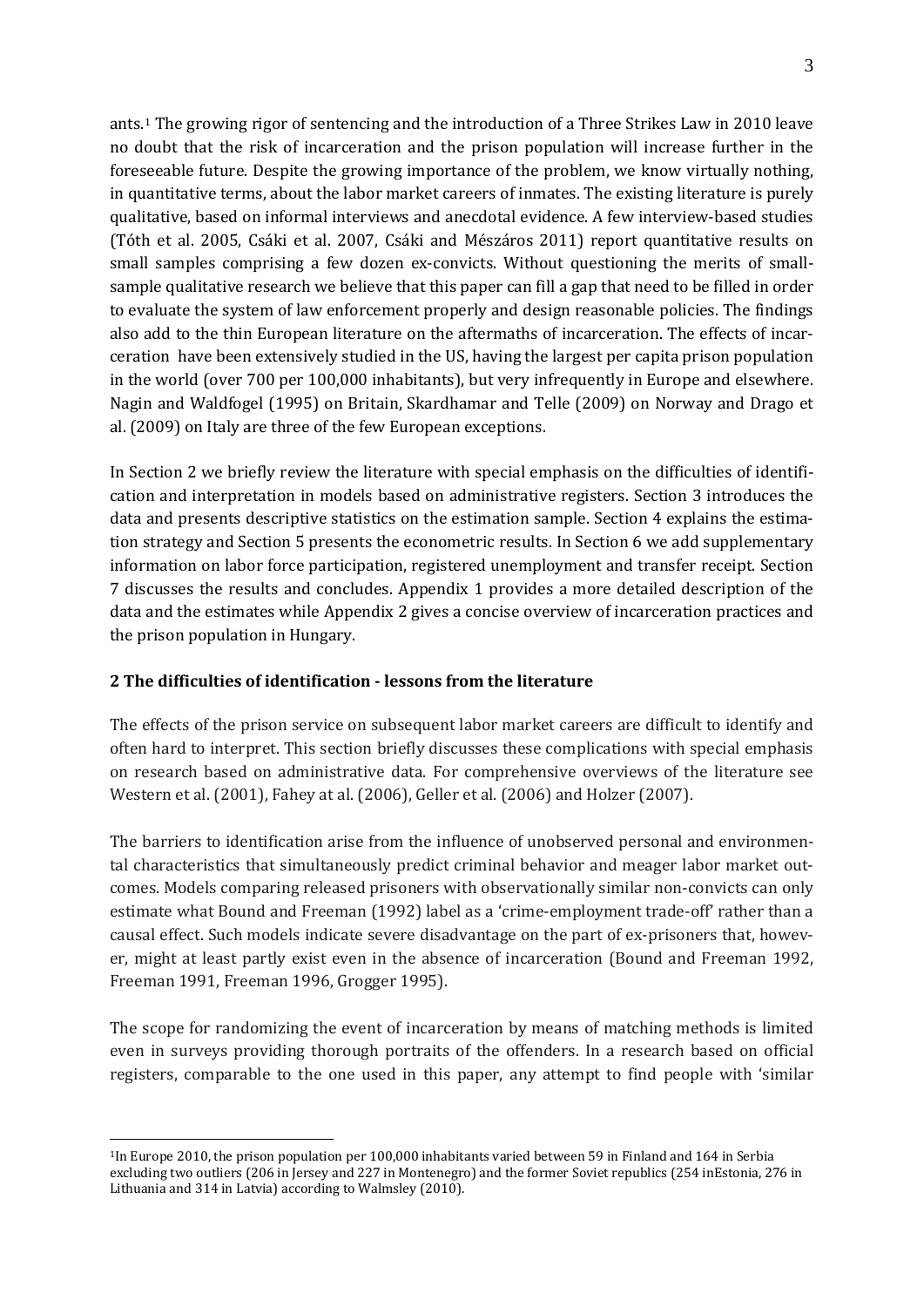probability of being incarcerated' would be purely formal.[2](#page-4-0) Finding instruments, which affect the incidence or length of prison service without affecting labor market prospects is also easier said than done[.3](#page-5-0) Therefore, the register-based studies typically stay within the boundaries of the offender population and try to find alternative ways of identification.

One way to deal with the problem is collecting data from the period preceding incarceration and control for individual fixed effects in panel regressions that compare labor market outcomes before and after incarceration. While the fixed effects help to account for time-invarying unobserved characteristics the model has the shortcoming of treating pre-prison outcomes as the counterfactual for post-prison ones – an assumption that may or may not be valid in a changing economic environment and after a number of years spent in custody. Several studies try to overcome this problem by comparing the post-release experience of ex-convicts with the pre-prison experience of observationally similar future convicts while controlling for calendar time. In this case the pre-prison experience of the future inmates serves as the counterfactual situation under the assumption that the early and late cohorts are similar in terms of unobserved individual and contextual attributes. Widely cited examples are Grogger (1995), LaLonde and Chow (2008) and Pettit and Lyons (2011).

Most studies applying such methods, including ours, find negative effect on wages while the findings on employment are ambiguous and tend to be weak or even positive in some of the more recent papers (see Needels 1996, Western and Beckett 1999, Tyler and Kling 2007, Sabol 2007, LaLonde and Cho 2008, Pettit and Lyons 2009 and overviews in Western et al. 2001, Geller et al. 2006 and Holzer2007).

In interpreting this pair of findings one should take into account that the estimates for postprison employment inseparably capture negative and positive effects. In an environment similar to Hungary's (where in-prison work is infrequent, assisting services are undeveloped and postrelease supervision is weak) the outcomes are mainly shaped by the effects of the stigma, on the one hand, and withdrawal from crime, on the other. Statistical discrimination tends to decrease both employment and wages while giving up criminal activity is conducive to lower wages and higher employment. In models similar to ours the estimates for employment capture the negative impact of discrimination and the positive impact of 'conversion' while the coefficients of the wage model capture the negative (or at least non-positive) stigma effect and the negative impact of conversion.Therefore the finding of a weak employment effect combined with a strong negative wage effect does not come as a surprise and can definitely not be interpreted as evidence of no discrimination in hiring but strong discrimination in wage setting.

This reading of the findings is valid under the assumption that amoral economic considerations play an important role in shaping the labor supply of ex-inmates, once they have decided on quitting crime for reasons of moral concerns, the deterrent effect of imprisonment or long-run utility considerations. The standard labor supply framework is obviously not applicable to con-

<span id="page-5-1"></span><sup>2</sup>In one of their model variants Pettit and Lyons (2009) match inmates and non-inmates using a particulatrly rich set of administrative data providing information on criminal records, pre-prison careers and even GED test scores. Even so, they report significant differences in the two group's labor market experience prior to the inmates' incarceration,

<span id="page-5-0"></span><sup>&</sup>lt;sup>3</sup>An often-cited exception is Kling (2006) using information on the judge's usual rigor of sentencing as an instrument for the convict's length of service. His paper finds that the length of service has no impact on employment and wages.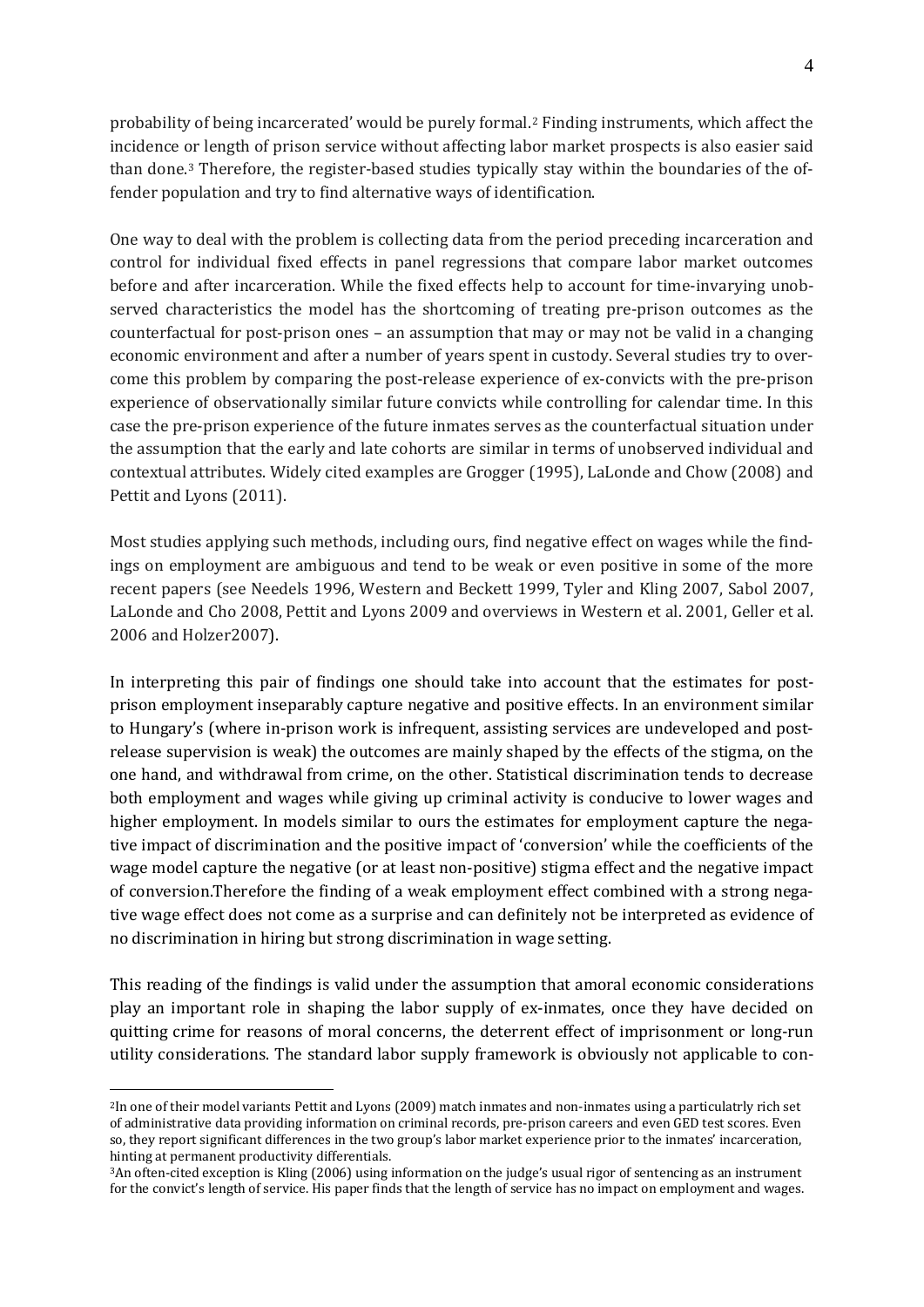victs incarcerated for traffic violations or breaching of peace, but it is relevant in the case of criminal activities, which generate significant income for the offenders. We can assume that among people incarcerated for economic crime (60 per cent in Hungary according to CSO 2008, p. 52) a permanent shift away from crime strongly affects labor market behavior. In cases when crime generates income without consuming a noteworthy amount of time the effect of 'conversion' is analogous to the impact of a reduction in non-wage income. If crime is time-consuming and has diminishing returns, it can be thought of as a kind of 'household production' extended to the point where its marginal product equals the market wage. (See Grog[ge](#page-5-1)r 1998 for a similar line of reasoning with reference to the seminal model of Gronau 1977).<sup>4</sup> The implications of 'conversion' are similar in a standard job search framework: a fall in non-wage income is conducive to lower reservation wages and higher probability of accepting a given wage offer. Discrimination furthermore reduces the 'job offer arrival rate' and makes extended job search less attractive thereby diminishing search unemployment and pulling the mean of accepted wage offers downward.

Falling reservation wages imply further observable outcomes. If the labor supply of released prisoners increases while firms are reluctant to hire them, we should observe a rise of search intensity among the non-employed ex-inmates. We shall check if it is indeed the case using data on registration at labor offices and take-up of transfers.

#### **3. Data**

 $\overline{a}$ 

The data set collects information from registers of the Pension Directorate, the Health Insurance Fund, the Treasury and the Public Employment Service. The original sample was created by a 50 per cent random draw from Hungary's resident population aged 16-74 in 2002. Each in the sample is followed from January 2002 until December 2008 or exit from the social security registers for reasons of death or out-migration. The data show the labor market and prison status of about four million individuals on the 15th day of each month, their days in work during the month and income from employment and/or self-employment. We also have data on registration at a labor office and the receipt of transfers such as unemployment insurance benefit (UI), unemployment assistance (UA), old-age pension, disability payment, child care allowance and social benefits. The data on transfers are available from 2004 onwards.

The *incarcerated* can be identified because the state pays their social security contributions to the Health Insurance Fund. In our period of observation 73 percent of the incarcerated were in prison, 25 per cent in pretrial custody (also served in prison in the typical case) and 2 percent in other types of detention, on average (Calculated using data in CSO 2013). In the data at our disposal, we can not distinguish the three groups. However, we can check how the implications of short periods behind bars differ from the consequences of longer sentences, which practically exclude cases of pretrial detention without subsequent prison service.

<span id="page-6-0"></span><sup>4</sup> The effect of withdrawal from crime is easy to visualize in charts depicting the choice between consumption and leisure. The optimal supply of hours by offenders working before incarceration increases since the straight segment of the budget constraint shifts downward without a change in its slope. The effect is qualitatively similar on the extensive margin i.e. for offenders who did not work prior to imprisonment. In this case reservation wages are given by the slope of the indifference curves at zero working hours. The slopes tend to decrease as the income from crime disappears, that is, we move downwards vertically on the indifference map.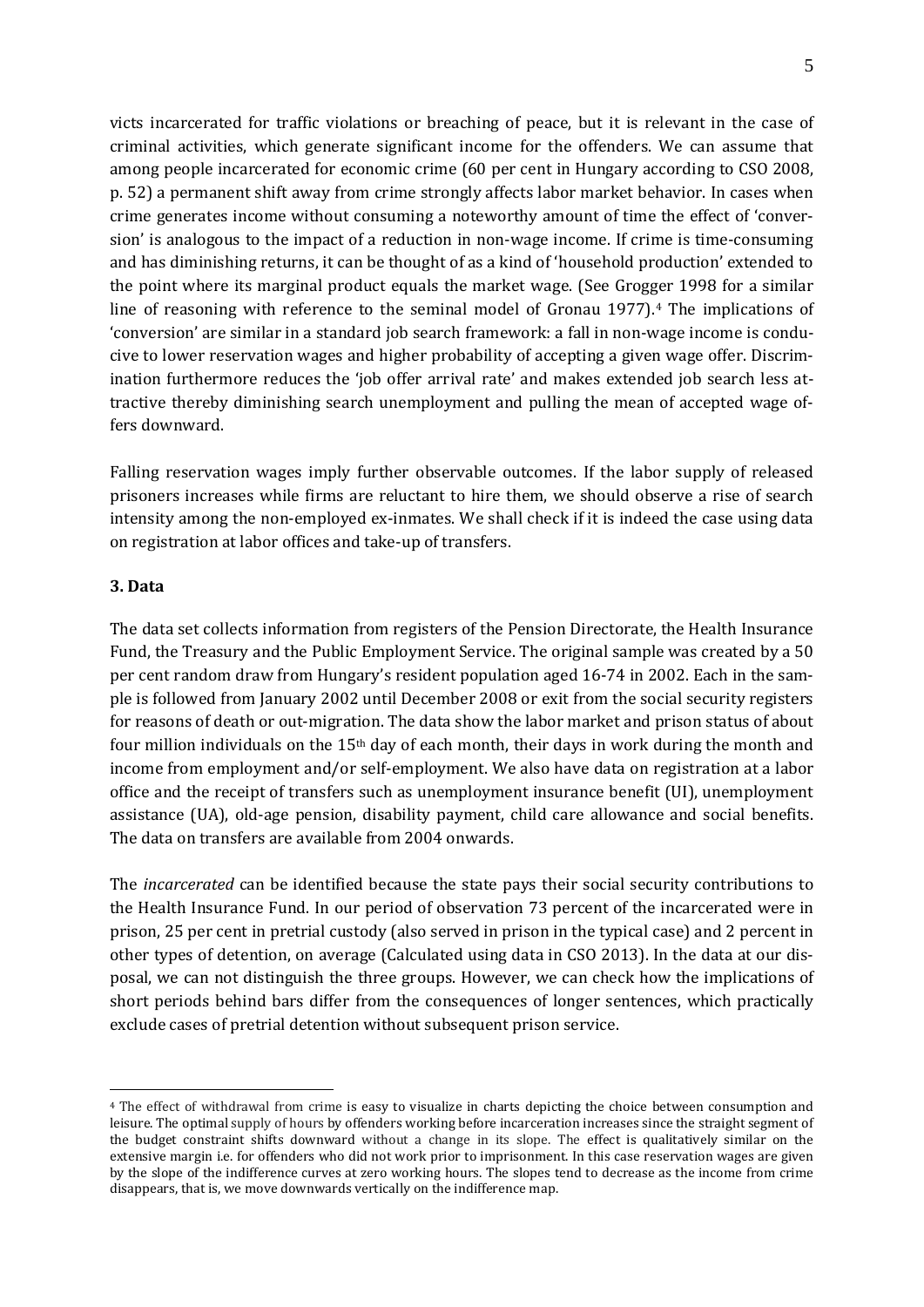Our subjects are regarded as *employed* if their employer or own business reported nonzero personal income to the Pension Fund in a given month. We alternatively use an employment dummy (set to one if the person was employed on the 15th day of the month) and the number of days in work during the month. The *wage* figure is pre-tax and relates to monthly earnings from all jobs and businesses attended/operated by the observed person. Daily earnings are calculated using information on monthly income and days in work. The file at our disposal records the incidence but not the amount of transfers.

Even if they work, prisoners are accounted as a special category distinct from other wage earners. Working prisoners are paid one-third of the previous year's minimum wage, an amount less than 1/9 of the average wage. We treat prisoners as non-employed earning zero wages.

We know the age, gender and occupation of the individuals, but not their level of education, except for people registered as unemployed at least once. Instead, we use the information on the offenders' occupational history as a proxy for skill levels. We distinguish occupations that do not require qualification from those requiring college/university diplomas and a residual category (see Table A1 of Appendix 1). This categorization permits to characterize a part of our subjects on the basis of their job histories (never worked in a job requirin[g](#page-6-0) qualification, worked at least once in a job requiring tertiary education and a residual category).5 We also have information on the type of the employment relationship: employees versus public employees and civil servants, self-employed and two other categories of marginal importance.

The NUTS-2 region codes of the convicts' permanent address are missing for 53 percent of the observations. These codes come from the Health Insurance Fund and the Public Employment Service and only available for inmates, who have had contact with these organizations. Regional affiliation has limited informational value in the case of offenders anyway since they often reside in regions different from their registered place of living.

The starting sample covers 30,835 people aged 16-74 in 2002 and incarcerated at least once in 2002-2008. We exclude people who died before December 2008, inmates in prison throughout the observed period and persons with incomplete payment records indicating the start date but not the end date of incarceration. These restrictions reduce the sample size from the original 30,835 to 26,877.

|                                                                  | Persons | Person-months |
|------------------------------------------------------------------|---------|---------------|
| Single left censored spell in prison                             | 6.272   | 521,164       |
| Single right censored spell in prison                            | 2,061   | 169,965       |
| Single uncensored spell in prison                                | 13,681  | 947.642       |
| More than one prison spells in the observed period (recidivists) | 4,863   | 408,009       |
| Total incarcerated at least once in 2002-2008                    | 26,877  | 2,046,780     |

| Table 1: Number of observations by spell histories in the cleaned sample (2002-2008) |  |
|--------------------------------------------------------------------------------------|--|
|                                                                                      |  |

<span id="page-7-0"></span>Four distinct groups can be identified in the seven-years wide window in which we observe the incarceration, time in detention and release of prisoners (Table 1). About one-third of the spells are censored from left or right and slightly less than half of them are uncensored i.e. started after

<sup>5</sup> Since the educational proxy defined in this way is not available for inmates with no employment experience in 2002- 2008 it can not be used in employment equations relating to the total population of prisoners.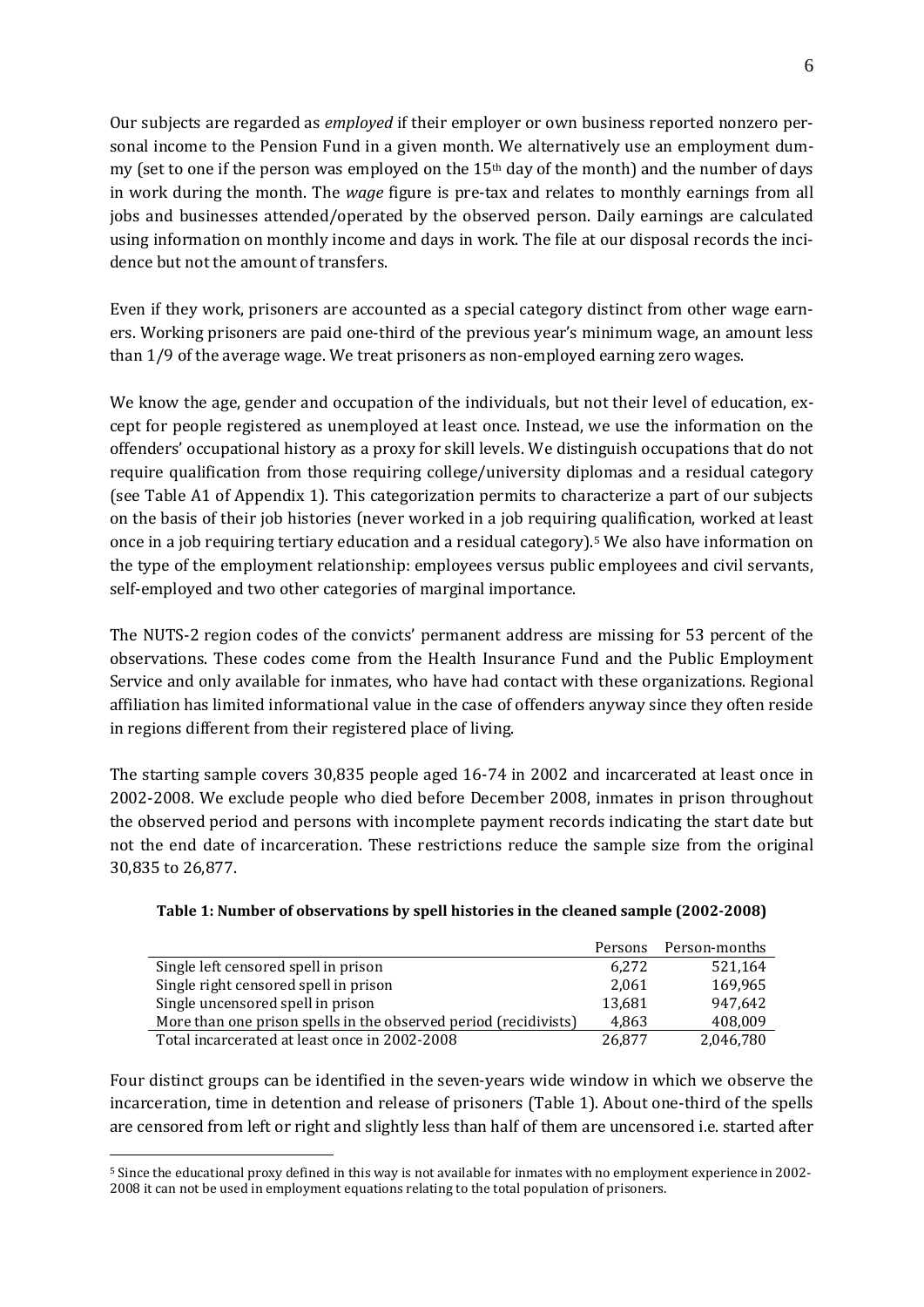January 2002 and ended before December 2008. The completed duration of incarceration in this case was 13.4 months on average. About 1/5 of those incarcerated at least once had further spells in prison after being released from the first spell. We have significantly more left-censored than right-censored spells for two reasons. First, the left-censored spells include long services while the right-censored spells can not be longer than 83 months given our 84 months wide window of observation. Second, many of the left-censored spells may belong to recidivists while those serving more than one prison spells in 2002-2008 are treated separately from those serving only one spell.

Since our data follows the stock of people aged 16-74 in 2002, it excludes more and more young prisoners as we move towards 2008. In our benchmark specification, we restrict the estimations to people older than 22 and include younger offenders in the stage of robustness checks. Statistics on the estimation sample are presented in Table A1 of Appendix1.

Our data has several advantages and disadvantages compared to the administrative panels used in the US, which are typically created by merging data of the prison administration and the statelevel UI registers. Compared to the US databases, our data tells very little about the prior criminal records and personal characteristics of the offenders. In the same time, the Hungarian data provides a more detailed view of labor market careers by containing information on occupations, employment relationship, transfer receipt and registration at a labor office.While the American state-level UI registers exclude public sector employees, the self-employed and people who work in other states (Holzer 2007) the Hungarian Pension Directorate's register records all legitimate employment spells irrespective of sector, ownership and region.

The administrative registers also have advantages (besides a host of apparent disadvantages) over survey data. Former inmates are difficult to find, hard to convince to participate in a survey, and their answers can be biased. Even more important, in an interview-based survey it is practically impossible to reconstruct the offenders' employment and wage paths with acceptable precision. Lack of information on informal employment and earnings is the major drawback of administrative data. We shall discuss the implications for this paper in Section 7.

#### **4. Estimation methods**

#### *4.1. Exploiting variations in the timing of incarceration*

In our benchmark model, we follow LaLonde and Chow (2008) in comparing the post-prison records of released prisoners to the pre-prison records of similar prisoners incarcerated later. The estimated model is a random effects panel regression,

(1) 
$$
y_{it} = \alpha X_{it} + \delta Z_i + \sum_{q=-4}^{28} \beta_q Q_q + \sum_{t=2}^{84} \gamma_t T_t + u_{it}
$$

where *yit* stands for the outcome variable (days in work, daily earnings) for person *i* in month *t*,  $X_{it}$  and  $Z_i$  are time-varying and time-invarying covariates,  $T_t$  is a dummy variable equal 1 in month *t* and 0 otherwise while  $u_{it}$  is a residual term. The  $Q_q$  dummies denote relative time, that is, set to one if person *i* is *q* quarters away from the quarters spent in prison partly or fully. For any quarter containing prison service, *q* is set to zero. Therefore,  $Q_0=1$  covers the quarters of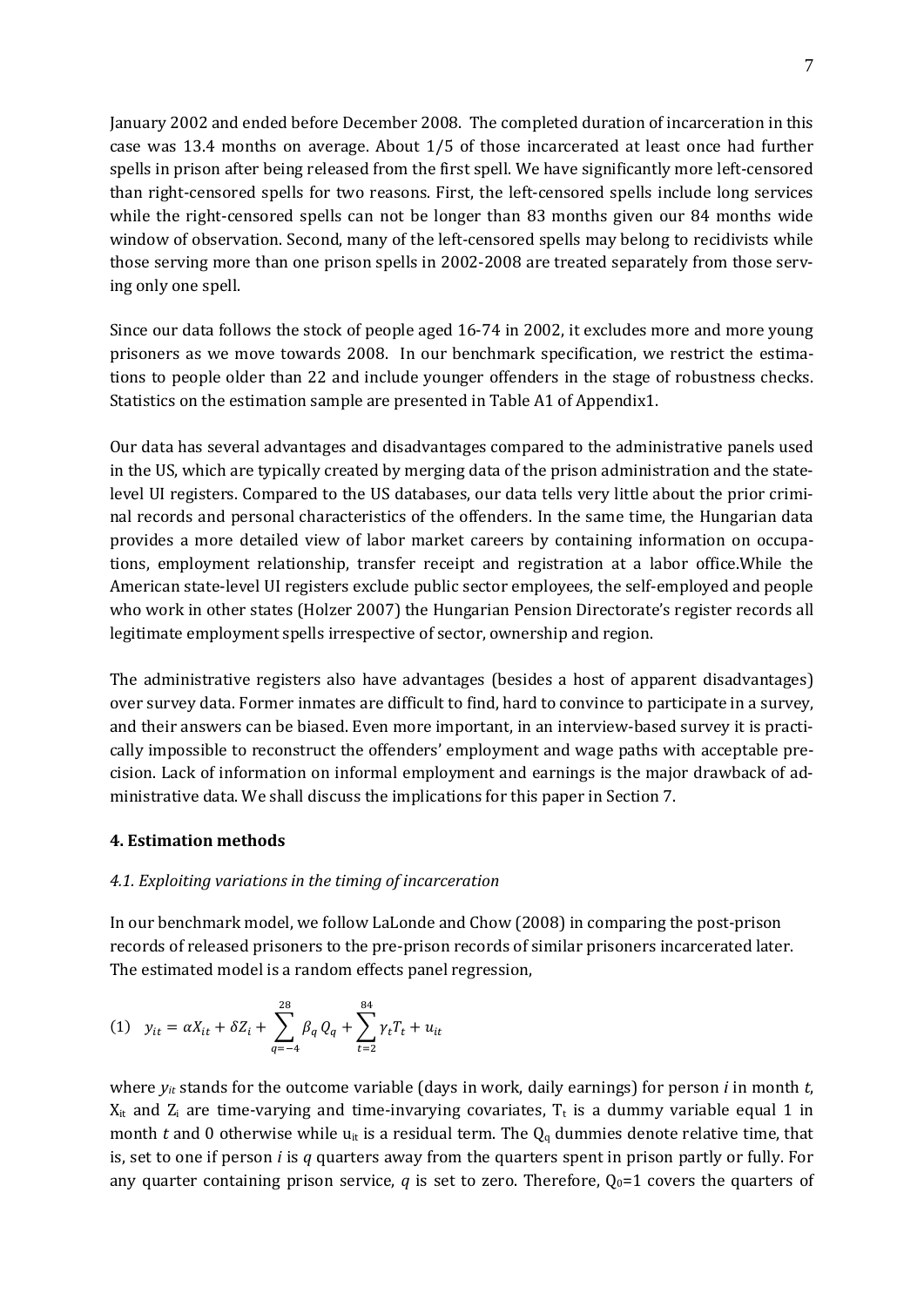incarceration, prison service and release,  $Q_1 = 1$  stands for the first full quarter after release, and so on.

The  $\beta_q$  coefficients measure the effect of relative time on the outcome variable conditional on the X and Z characteristics and holding calendar time constant. The reference period is all quarters preceding the quarter of imprisonment by more than a year. A coefficient of  $\beta_6$ =-0.1, for instance, would suggest that the outcome variable is estimated to be ten percentage points lower for those in their sixth full quarter after release than it is for offenders more than one year before their incarceration.[6](#page-7-0)

Several caveats apply to the overlapping cohorts model of equation (1).

First, a strong correlation between calendar time and relative time menaces with invalid results about individual predictors including relative time effects. This is particularly the case at the margins of the observation window: the 25<sup>th</sup> post-prison quarter, for instance, can only take place in 2008 and the same problem arises when a pre-prison quarter substantially precedes the date of incarceration.In order to reduce the risks arising from multicollinearity one should either widen the brackets for relative time or narrow the time window to a range where there is sufficient variation of calendar time at a given level of relative time. Our experiments suggested that thisrange is located at  $|q|<11$  where the correlation between calendar months and relative quarters is 0.32 as opposed to 0.63 in the whole sample and 0.91 if  $|q| \ge 11$ .7 To check if multicollinearity is a problem we repeat the estimation after narrowing the time window to 10 quarters before and after prison service.

Second, this specification cannot deal with offenders serving several prison spells in the observed period. Recidivists *q* quarters after a prison spell can also be *q*+*x* quarters after another prison spell and some quarters before their next spell so we cannot define a relative time variable for them in the way we do it for non-recidivists.Therefore, we estimate equation (1) for offenders with a single prison spell and include recidivists in another model introduced in section 4.4.

Third, it should be taken into consideration that the relative quarter dummies relate to populations of different size. We have plenty of observations on the level of *yit* one quarter before or after prison but the data for the  $-27<sup>th</sup>$  or  $27<sup>th</sup>$  quarters come exclusively from cohorts incarcerated in 2008 Q3 or released in 2002 Q2, respectively.Therefore, it is important to assess how the time path of the overall average (constructed from the means of  $y_{it}$  across all cohorts observed in *t*) relates to the time paths followed by the individual cohorts. The time path of the overall mean is meaningless if it does not reflect the underlying histories of the cohorts.

 $\overline{a}$ <sup>6</sup> The employment equations in the paper are controlled for gender, age and age squared. The wage equations are controlled for gender, age, age squared, occupational status, type of the employment relationship and a dummy for employment spells lasting for only one day. These spells account for only 0.8 per cent of the total but associated with exceedingly high earnings. This phenomenon is most probably explained by regulations in some branches of the public sector, which do not allow payments for contract work unless the subcontractor is formally 'hired' as an employee.

<span id="page-9-0"></span><sup>7</sup> We also broaden the brackets for relative time by using quarter rather than month dummies, similar to LaLonde and Cho, who apply relative time dummies for six months long periods in their quarterly panel.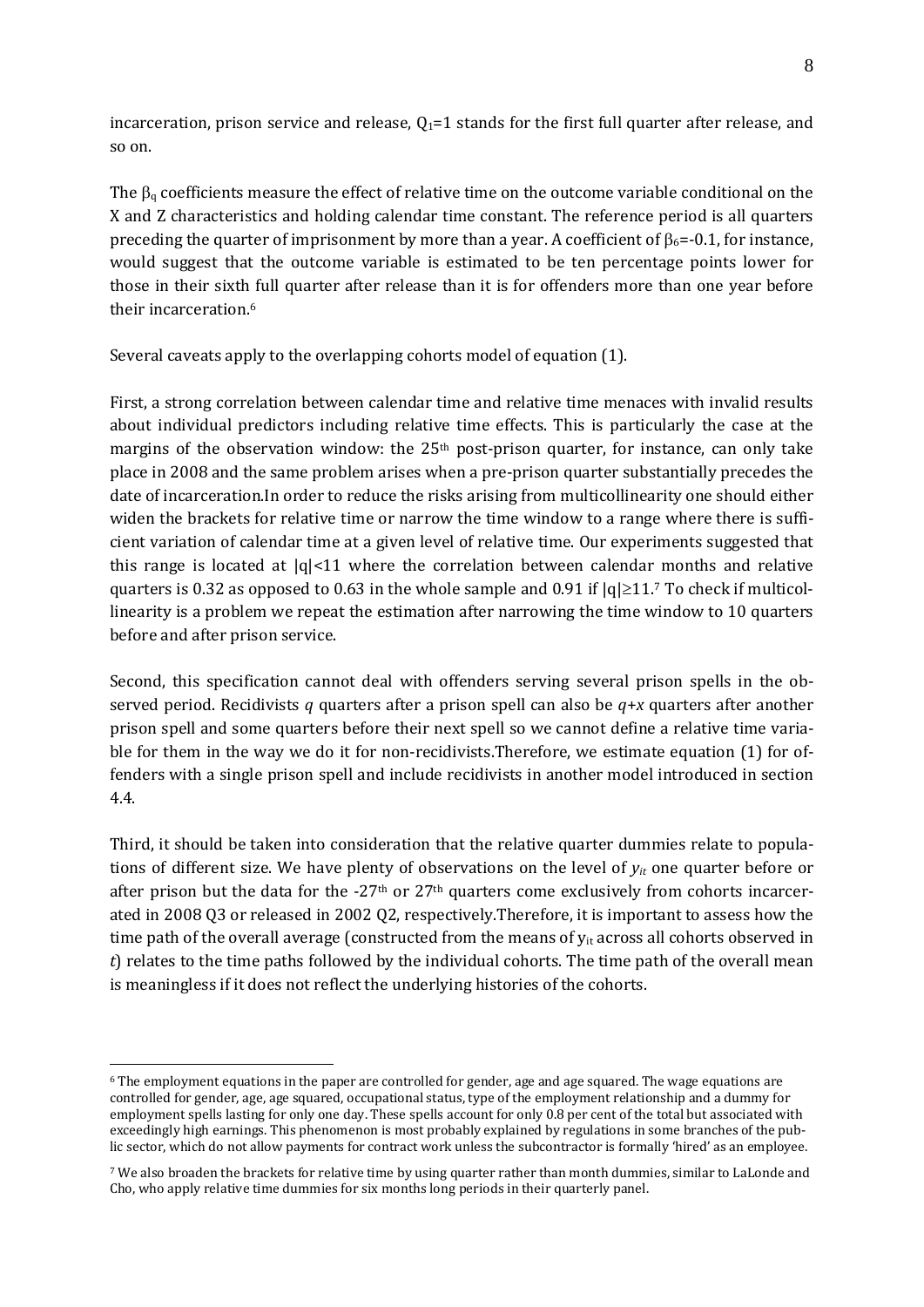Las but not least, estimating a random-effects equation is tantamount to assuming that the residual is uncorrelated with unobserved individual attributes affecting the outcome. With only a few control variables at hand, the risk of such correlation is high, and there is a strong case for estimating fixed effects models.

#### *4.2. Fixed effects estimates*

Estimating Equation 1 by simply allowing for individual fixed effects is infeasible because calendar time and relative time are very strongly correlated within personal histories. (If we had relative month dummies instead of quarter dummies the correlation would be perfect by construction for persons serving only one month in prison). Therefore, we define relatively wide brackets for relative time: 1-8 quarters and more than 8 quarters before/after the prison quarters. These periods are labeled as 'shortly' and 'long' before/after incarceration in Equation 2. The residual  $u_{it}$  is decomposed to an individual fixed effect  $(c_i)$  and a residual term  $(c_i)$  assumed to be uncorrelated with the regressors.

(2) 
$$
y_{it} = \alpha X_{it} + \delta Z_i + \beta_1 \cdot \text{shortly\_before}_{it} + \beta_2 \cdot \text{prison}_{it} + \beta_3 \cdot \text{shortly\_after}_{it} + \beta_4 \cdot \text{long\_after}_{it} + \sum_{t=2}^{7} \gamma_t T_t + c_i + \varepsilon_{it}
$$

The model compares post-prison outcomes to the same person's pre-prison outcomes: a coefficient of  $\beta_3 = -0.1$ , for instance, would mean that the outcome variable is 10 percentage points lower in the first eight months after release than it was more than 8 quarters prior to incarceration.

#### *4.3. Taking care of unobserved recidivism*

As noted in Holzer (2007) studies similar to ours should take care of recidivism even if they study offenders with a single prison spell in their windows of observation. In the case of offenders incarcerated before the period of observation 'pre-prison' employment and wages carry the effect of previous prison experience - this leads to an underestimation of the negative consequences of incarceration. In lack of information on the prior criminal records of the offenders one has to recourse to second best solutions such as starting the analysis later than the start date of the observed period as LaLonde and Chow (2008) do. Therefore we repeat the fixed effects estimations for offenders incarcerated in 2005-2008.

In choosing this sub-sample,we utilize the available information on recidivism. As shown in Appendix Figure A1, 80 per cent of those who returned to prison within our seven years wide window of observation did so within 3 years and more than 95 percent returned within 5 years. Therefore,we can be confident that the large majority of those incarcerated in 2005-2008 had not been imprisoned before 2002.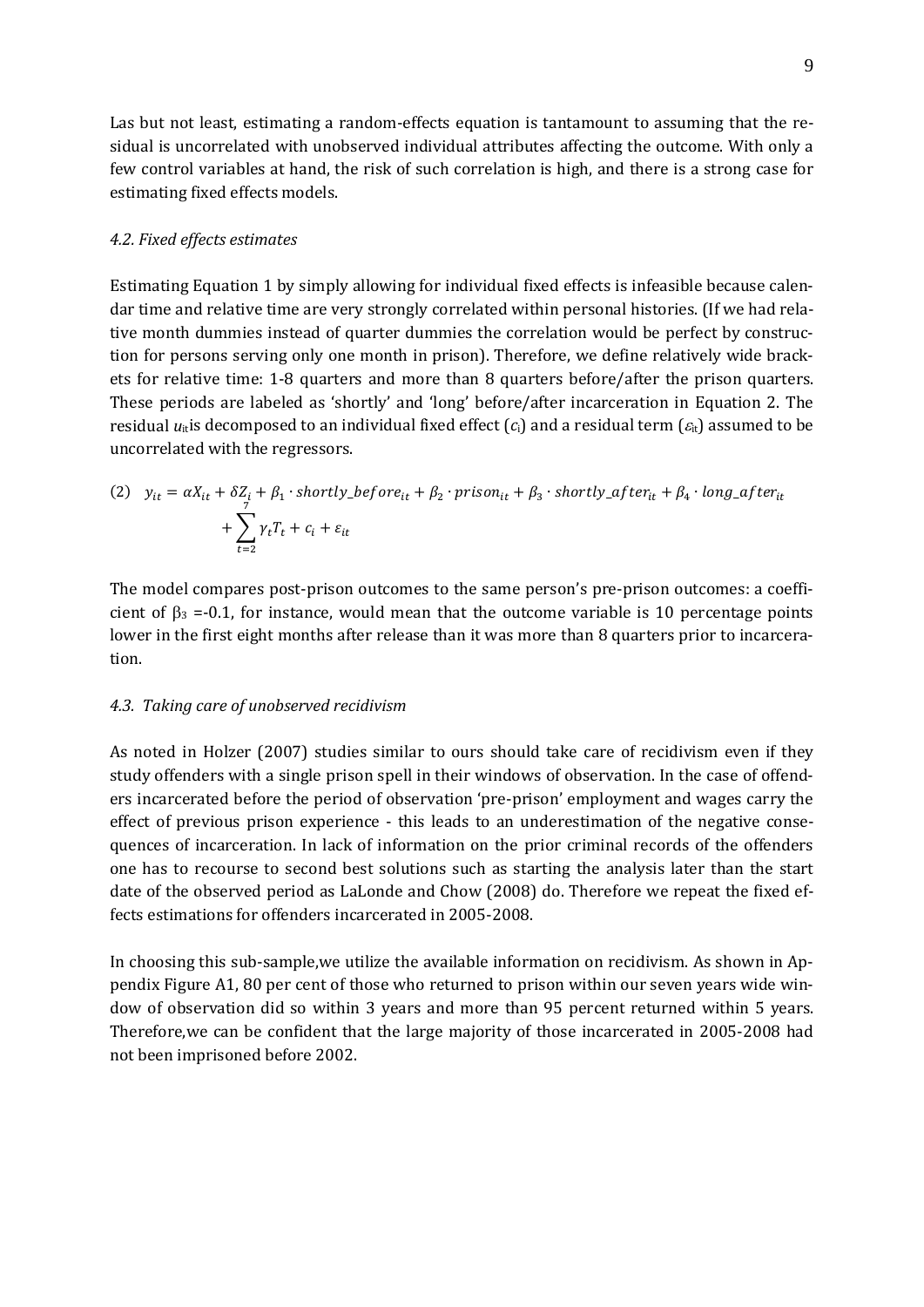As was previously discussed, we expect differences in the post-release behavior of one-time offenders and recidivists. To assess how this difference affects labor market outcomes we estimate equation (3).

(3) 
$$
y_{it} = \alpha X_{it} + \delta Z_i + \beta_0 \cdot \text{prison}_{it} + \beta_1 \cdot \text{between}_{it} + \beta_2 \cdot \text{after}_{it} + \sum_{t=2}^{84} \gamma_t T_t + u_{it}
$$

The model is estimated separately for recidivists and offenders with a single prison spell in the observed period. In the equation, *prison* stands for the months in custody, *between* denotes months between two prison spells and *after* indicates months after the last observed prison spell. The reference category is the period before incarceration. The *between* dummy is obvious-ly omitted for non-recidivists. The equations are estimated with fixed effects.<sup>[8](#page-9-0)</sup>

We anticipate that the  $\beta_2$  coefficients will be similar for the two groups under examination. The  $\beta_1$  coefficients are expected to indicate a significant negative impact on employment and weak effect on wages as they capture the outcomes in a period when the stigma effect is present but the 'conversion effect' is absent.

#### **5. Results**

 $\overline{a}$ 

#### *5.1. Main results*

Raw data on the *paths of employment and wages* and estimates of the β coefficients of Equation 1 are shown in the six panels of Figure 1. We observe a gradual erosion of employment as the offenders are approaching the quarter of incarceration. The process of attrition, which has been observed in all studies using similar data, is explained by several reasons. First, and most importantly, the share of persons actively engaged in criminal activity (rather than paid work)rises as we move toward the date of incarceration. Second, many offenders lose their jobs in the period of investigation and trial all the more as the trials take place in the region where the offenders committed crime, often far from their permanent place of living and working. Third, many employers lay off their workers when they get informed of their involvement in judicial process. Workers who try to hide this information might be dismissed for unexplained absenteeism while others quit voluntarily in order to keep their involvement secret.

We also observe attrition in daily earnings from about 80 to 70 percent of the national average. Deductions because of absenteeism and lower earnings from self-employment and payment-byresult schemes might play a role in this. Furthermore, white collar offenders are most probably exposed to longer investigation and trial compared to street-corner dealers and thieves and face a higher risk of being fired in case their employer got news about their involvement in crime. Therefore, the sample of future prisoners is gradually biased toward unskilled workers as the time of incarceration is approaching.

<span id="page-11-0"></span><sup>8</sup> In this case we cannot break down the pre- and post-prison periods by distance from the date of incarceration and release since relative time cannot be clearly defined for recidivists.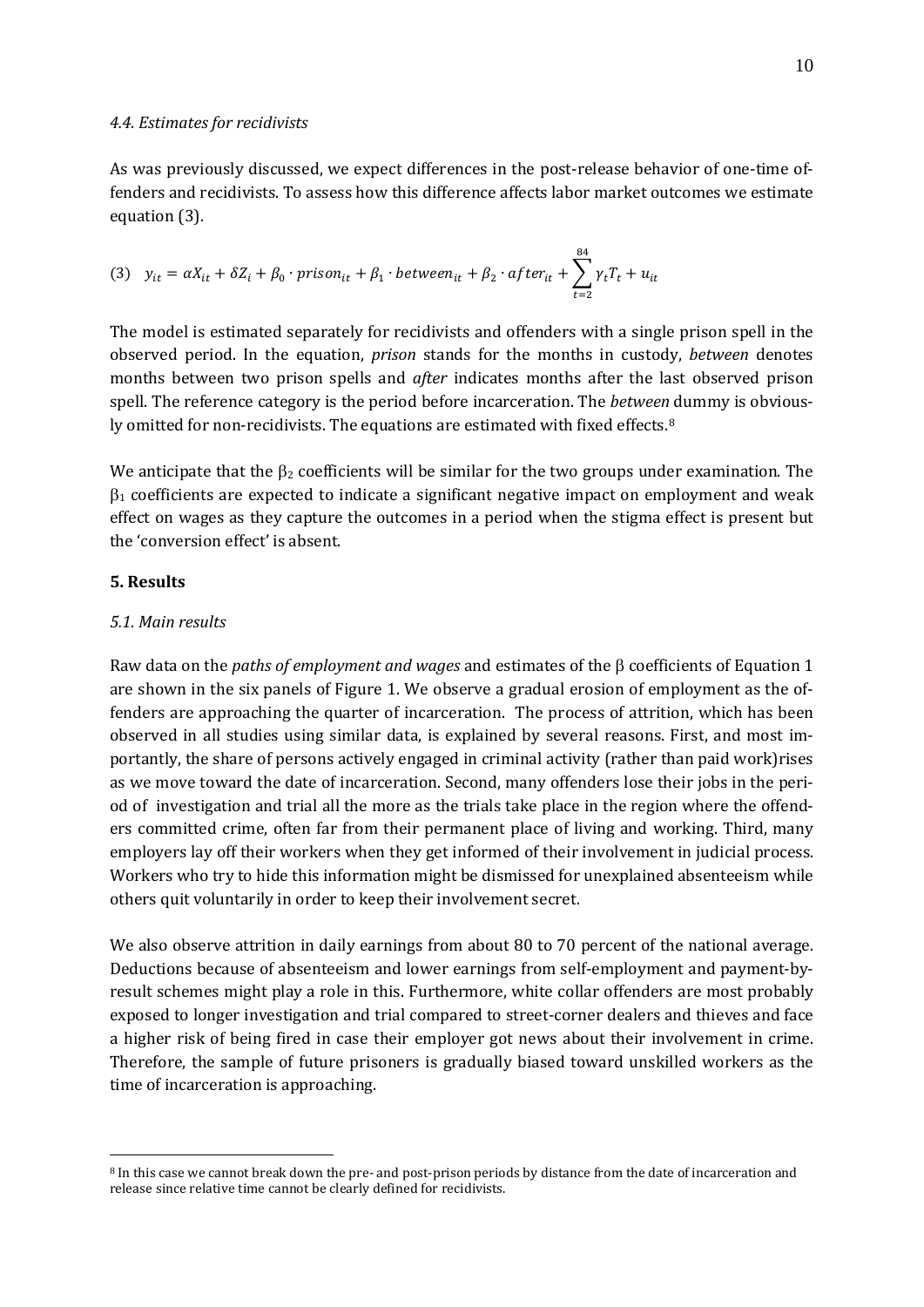The path of employment is nearly symmetric: employment starts to grow from virtually zero to 18 percent by the end of the first post-prison year and exceeds 20 percent from the second year onwards – levels corresponding to the pre-prison levels at similar distance from the period of prison service. This is not the case with daily wages, which fall substantially and stay below their pre-prison level throughout the observed period.

The estimates of Equation 1 reinforce the impressions based on raw data. In the first year following release, employment falls short of the reference value. It then starts to grow and significantly exceeds the reference level from the fifth full post-prison quarter onwards. By contrast, wages drop significantly below the reference level for at least 4 ye[a](#page-11-0)rs as suggested by the 95 percent confidence intervals shown in the middle panels of Figure 1.9 The conclusions remain if we narrow the window of observation to  $|q|$ <11 (bottom panels).

In Figure A2 of Appendix1, we study how the paths of particular cohorts relate to the path of the cross-section means shown in Figure 1. The charts show the pathways of employment and wages for cohorts distinguished by the year of release. (Charts for inmates incarcerated in the same year yield similar results). Apart from a small number of outliers the cohort-specific levels fall very close to the full-sample means. The cohort histories are similar, and also hint at the recov-ery of employment in the longer run and a long lasting decline in wages.<sup>[10](#page-12-0)</sup>



**Figure 1: Employment and wages in quarters before/after incarceration**

<span id="page-12-1"></span><sup>9</sup> Estimates of the control variables of Equation 1 are shown in Table A2 of Appendix 1.

<span id="page-12-0"></span><sup>10</sup> Note that in this case the data excludes right-censored prison spells. Therefore the paths of employment and wages slightly differ from those shown in Figure 1.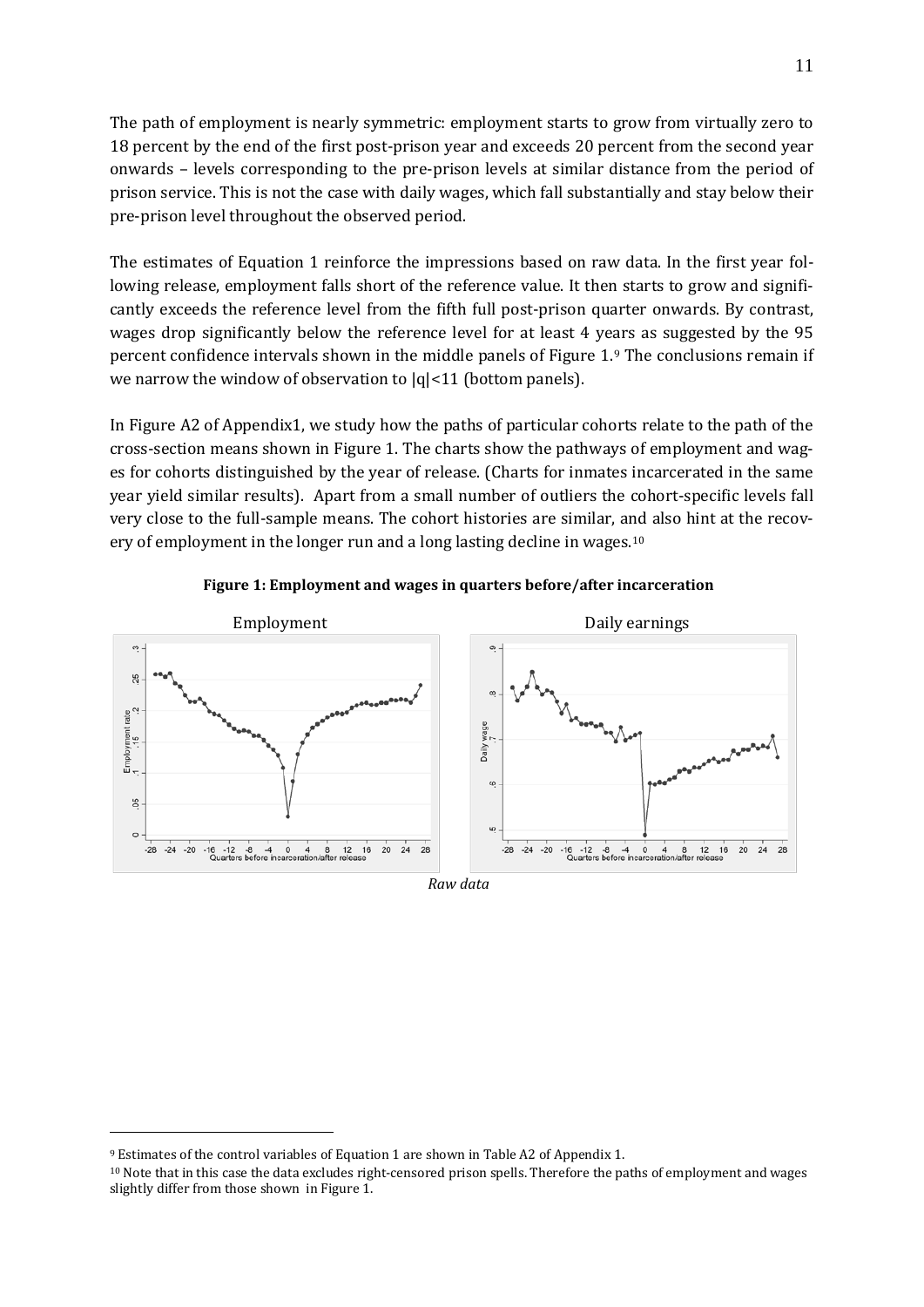

*Estimates of Equation 1 (all relative quarters)*



*Estimates of Equation 1(relative quarters ±10)*

Sample: offenders with a single prison spell in 2002-2008, age >22. Quarter 0 stands for all quarters that included prison service. Reference: 5 or more quarters before the first prison quarter. The shaded areas indicate the 95 per cent confidence intervals. Standard errors are adjusted for clustering by persons.

The *fixed-effects estimates* (Equation 2) are summarized in Table 2 while the detailed resultsincluding test statistics are presented in Table A3 of Appendix 1. The tests of random versus fixed effects models suggest that the latter are preferable to the former. The Hausman tests resulted in high positive chi-squared values but were based on covariance matrices that failed to meet the requirement of being positive semidefinite. Therefore, we apply the Sargan-Hansen overidentification test proposed in Schafer and Stillman (2010) instead.

The estimates reinforce that the path of employment is symmetric: 1-8 quarters after release the employment rate stands where it stood 1-8 quarters prior to incarceration while in the longer run it returns to the level observed more than two years before imprisonment. By contrast, daily earnings are estimated to fall by 8-10 percentage points relative to the immediate pre-prison period and stay at that level later. In the longer run (9 to 28 quarters after release) the exinmates still earn less by 11-12 percentage points than they did two years (or more) prior to incarceration.

The estimates for the whole sample and those imprisoned after 2004 are similar. The results for wages controlled for occupation and type of the employment relationship only slightly differ, suggesting that the bulk of the wage loss comes from wage disadvantages within broad occupational categories.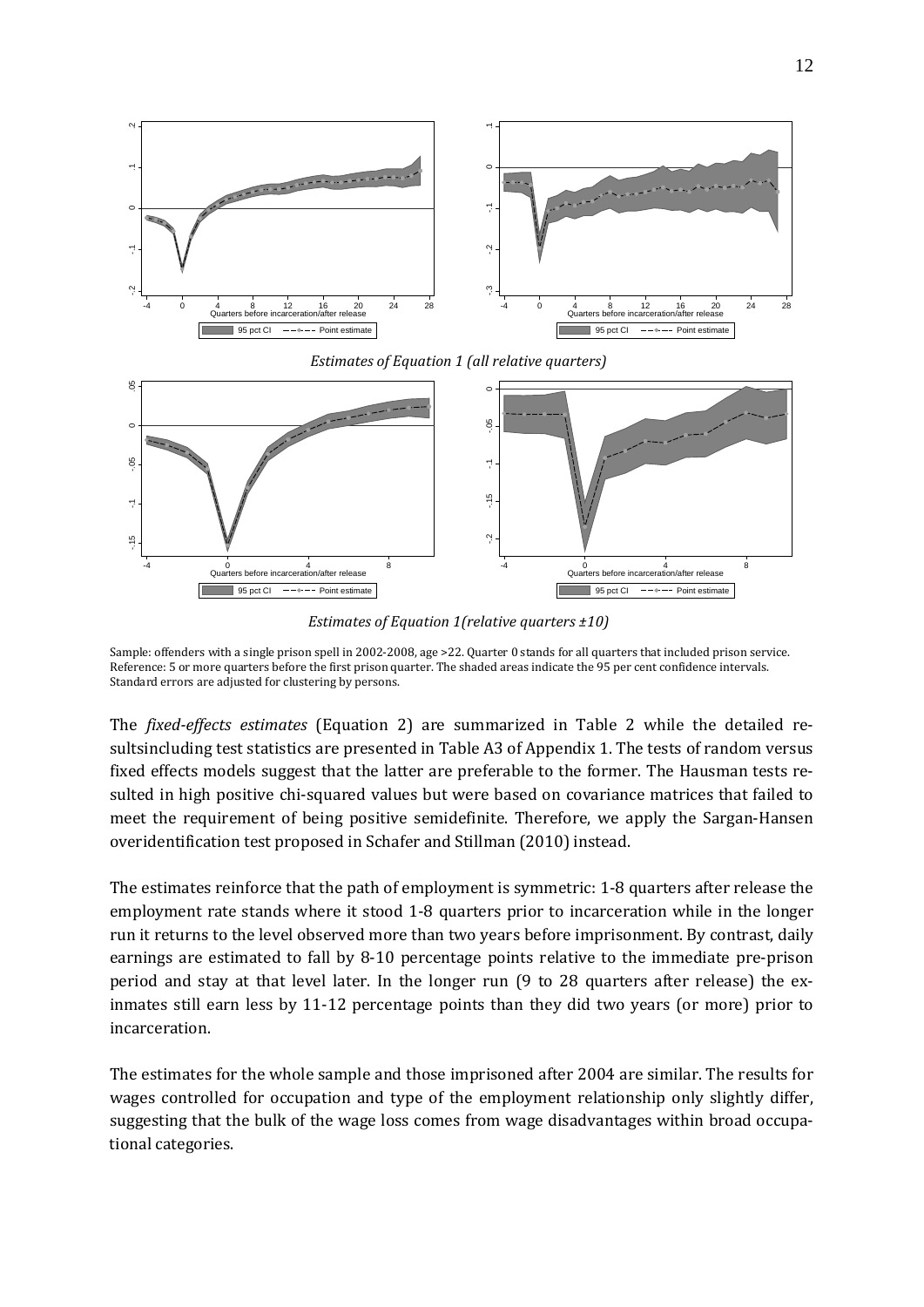|                   |             | Employment <sup>b</sup> | Daily earnings |                           | Daily earnings |                         |
|-------------------|-------------|-------------------------|----------------|---------------------------|----------------|-------------------------|
|                   |             |                         |                | uncontrolled <sup>c</sup> |                | controlled <sup>d</sup> |
|                   | Entire      | Incarcerated            | Entire         | Incarcerated              | Entire         | Incarcerated            |
|                   | sample      | after 2004              | sample         | after 2004                | sample         | after 2004              |
| Quarters -8 to -1 | $-0.047***$ | $-0.037***$             | $-0.044***$    | $-0.037***$               | $-0.042***$    | $-0.035***$             |
|                   | (13.6)      | (9.5)                   | (3.7)          | (2.8)                     | (3.6)          | (2.7)                   |
| Prison quarters   | $-0.182***$ | $-0.177***$             | $-0.238***$    | $-0.263***$               | $-0.230***$    | $-0.254***$             |
|                   | (44.1)      | (32.8)                  | (10.9)         | (9.5)                     | (10.8)         | (9.4)                   |
| Quarters 1 to 8   | $-0.046***$ | $-0.034***$             | $-0.134***$    | $-0.129***$               | $-0.122***$    | $-0.118***$             |
|                   | (8.3)       | (5.3)                   | (6.4)          | (5.0)                     | (6.0)          | (4.7)                   |
| Quarters 9 to 28  | $-0.005$    | 0.004                   | $-0.125***$    | $-0.114***$               | $-0.113***$    | $-0.105***$             |
|                   | (0.8)       | (0.5)                   | (5.0)          | (3.5)                     | (4.6)          | (3.3)                   |
| Reference values: |             |                         |                |                           |                |                         |
| Mean              | 17.7        | 17.9                    | 73.6           | 73.6                      | 73.6           | 73.6                    |
| Standard dev.     | (37.8)      | (37.9)                  | (61.1)         | (61.0)                    | (61.1)         | (61.0)                  |

**Table 2: Fixed effects estimates of changes in employment and daily earnings**

Significant at the \*)0.01 \*\*)0.05 \*)0.1 level. t-values in parentheses. Standard errors are adjusted for clustering by persons. The data relate to inmates serving a single prison spell in 2002-2008 or 2005-2008.

a) Reference period for relative time: quarters -28 to -9.

b) Days in work during the month. Controlled for age, age squared and calendar monhts.

c) Controlled for age, age squared and calendar months.

d) Also controlled for occupation and type of the employment relationship

For further test statistics see Tables A2 and A3 of Appendix 1

Finally, we turn to the comparison of recidivists and non-recidivists. Two remarks are due before we look at the estimates. First, since the evaluation periods (before, between, after) are wide enough, we can continue to estimate fixed effects models without risking that calendar time and relative time are very closely correlated. The specification tests suggest that the fixed effects models are preferable to the random effects ones. Second, in this model we want to test how accepted wage offers differ depending on whether the convicts continue committing crime or at least a part of them stop doing so. Lower reservation wages may manifest themselves in lower accepted wages within occupations and/or increased propensity to accept job offers in low-wage occupations and sectors. Since we are interested in the outcome rather than the way it comes into being we do not control the wage equations for job characteristics.

| Table 3: Estimates for convicts with one versus several prison spells in 2002-2008 |  |
|------------------------------------------------------------------------------------|--|
| Fixed effects estimates of Equation 3                                              |  |

|                                                       | Employment  | Daily earnings |
|-------------------------------------------------------|-------------|----------------|
| Recidivists between two prison spells                 | $-0.034***$ | $-0.048$       |
|                                                       | (8.64)      | (1.41)         |
| Recidivists after their last prison spell             | $-0.000$    | $-0.096**$     |
|                                                       | (0.10)      | (2.02)         |
| Non-recidivists after their single prison spell       | $-0.009**$  | $-0.089***$    |
|                                                       | (2.47)      | (5.00)         |
| Reference values for recidivists (pre-prison period): |             |                |
| Mean (percent)                                        | 8.0         | 66.1           |
| Standard deviation                                    | (26.6)      | (46.3)         |

Significant at the \*)0.01 \*\*)0.05 \*)0.1 level. T-values in parentheses. Standard errors are adjusted for clustering by persons. The coefficients show the level of employment/wages in the indicated periods relative to the pre-prison period. For further test statistics sees Table A4 of Appendix 1.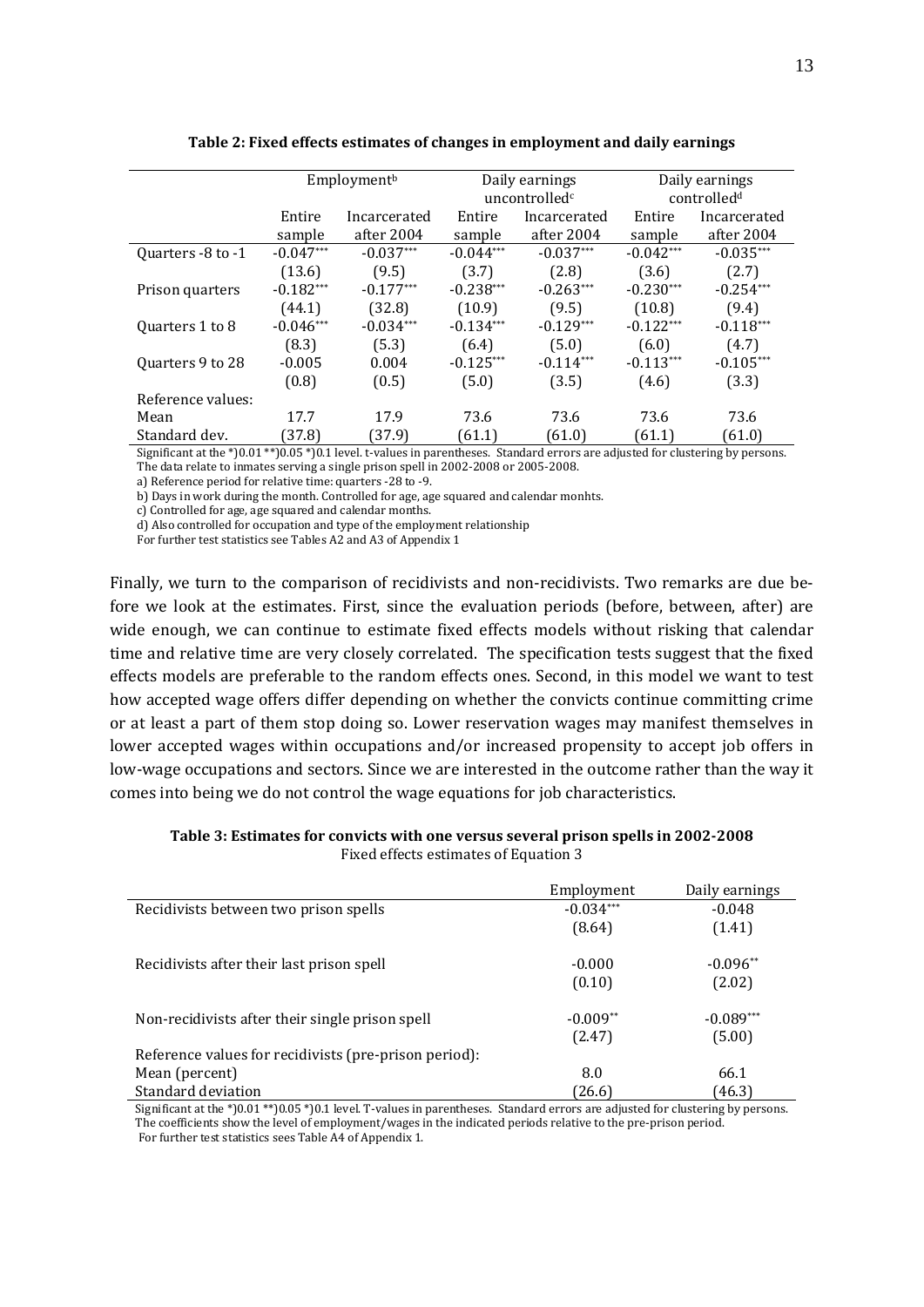The results, summarized in Table 3, are consistent with the expectations. The employment rate of recidivists falls significantly between two prison spells, by 3.4 percentage points, equivalent to a 40 percent decline relative to its pre-prison level. In the same time,we observe a minor and statistically insignificant fall in earnings between two prison spells. This pair of observations is in harmony with what is expected when the stigma effect is present, but the 'conversion effect' is absent.

Equally important, when the recidivists are released from their last observed prison spell, and at least a part of them withdraw from crime, their estimates do not differ from those of the nonrecidivists: the relative wages of both groups fall by 9-10 percentage points and their employment rates do not, or only slightly, differ from their pre-prison reference values.

#### *5.2. Sensitivity analysis*

The scope for checking the robustness of the results is limited by the availability of alternatives to the data used in the preceding section. Table 4 collects estimates of the employment and wage effects for different sample designs. In all cases, we estimate fixed-effects equations with dummies for the prison and post-prison periods, treating pre-prison months as a reference and controlling for calendar months. The table presents the coefficients for the post-prison dummy. (The full results are available on request.)

| Sample variants                                                         | Employment  | Daily earnings |
|-------------------------------------------------------------------------|-------------|----------------|
| Both genders <sup>a</sup>                                               | $-0.004$    | $-0.080***$    |
|                                                                         | (1.06)      | (5.55)         |
| Only men <sup>a</sup>                                                   | $-0.004$    | $-0.086***$    |
|                                                                         | (1.04)      | (4.83)         |
| Persons aged 16-22 included                                             | 0.002       | $-0.067***$    |
|                                                                         | (0.44)      | (4.29)         |
| Only persons older than 22 in 2002                                      | $-0.004$    | $-0.077***$    |
|                                                                         | (0.91)      | (4.35)         |
| Aged 22-35                                                              | 0.003       | $-0.067***$    |
|                                                                         | (0.51)      | (2.96)         |
| Older than 35                                                           | $-0.008$    | $-0.134***$    |
|                                                                         | (1.59)      | (4.51)         |
| Inmates serving 1-3 months in prison <sup>a</sup>                       | $-0.012*$   | $-0.080**$     |
|                                                                         | (1.76)      | (2.21)         |
| Inmates serving 1-6 months in prison <sup>a</sup>                       | $-0.012**$  | $-0.086***$    |
|                                                                         | (2.13)      | (2.68)         |
| Inmates serving more than 3 months in prison <sup>a</sup>               | $-0.008$    | $-0.078***$    |
|                                                                         | (1.56)      | (3.17)         |
| Inmates serving more than 6 months in prison <sup>a</sup>               | $-0.007$    | $-0.064***$    |
|                                                                         | (1.10)      | (2.89)         |
| Persons with non-missing region code, no region dummies <sup>a</sup>    | $-0.027***$ | $-0.077***$    |
|                                                                         | (4.13)      | (4.35)         |
| Persons with non-missing region code, region dummies added <sup>a</sup> | $-0.026***$ | $-0.079***$    |
|                                                                         | (4.39)      | (4.39)         |

#### **Table 4: Fixed effects estimates for selected sub-samples of non-recidivists**

Note: the coefficients relate post-prison employment and daily earnings to their pre-prison values. T-values in brackets. Significant at the \*) 0.1 \*\*) 0.05 and \*\*\*) 0.01 level. Standard errors are adjusted for clustering by persons. a) The estimates relate to persons older than 22.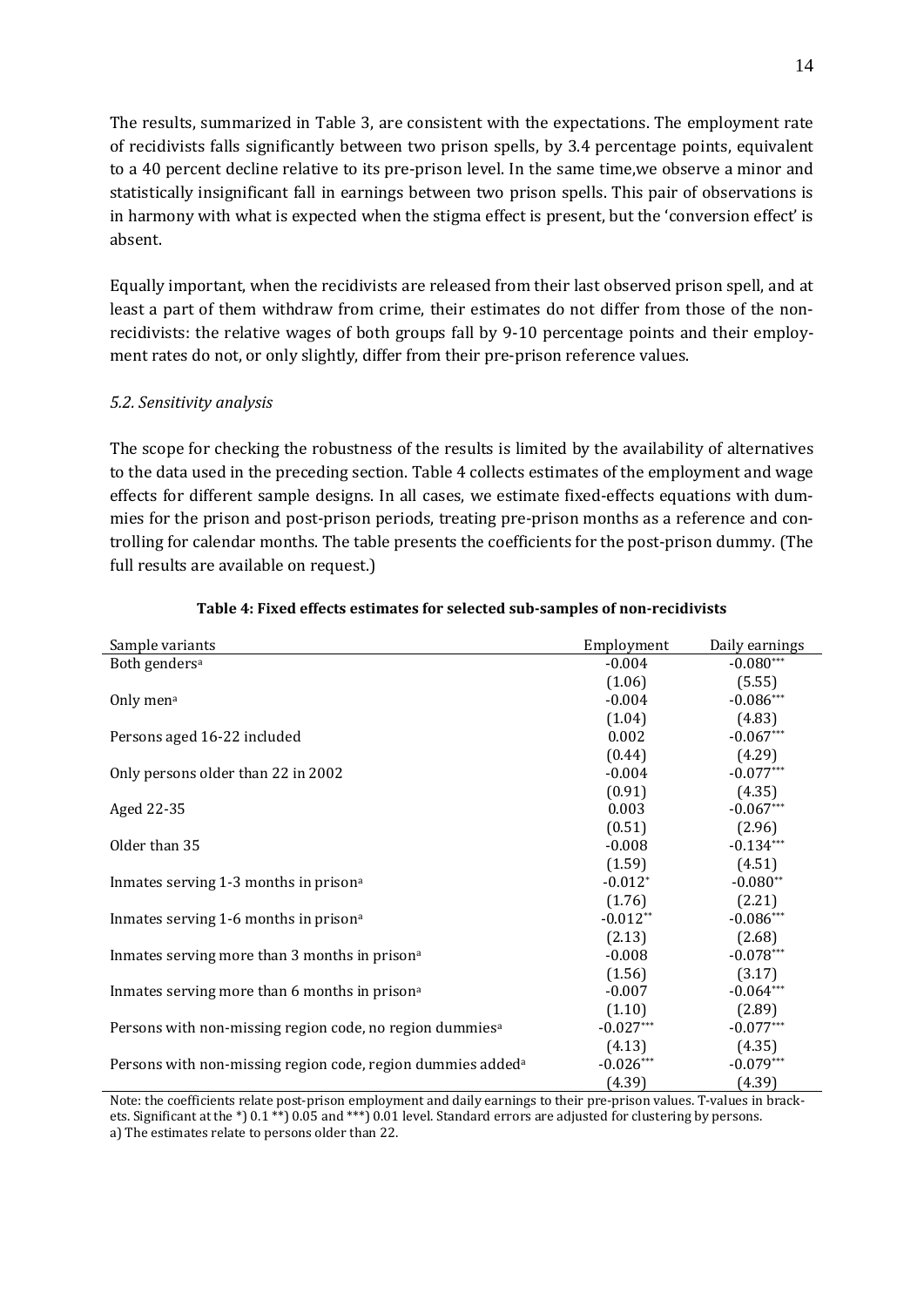Unsurprisingly, the results for men and the entire sample are practically identical. Including young offenders or restricting the sample to persons older than 22 in 2002 makes no difference in the estimated employment effects but the wage effect is slightly weaker if we include young people. This is consistent with the observation that older ex-convicts lose significantly more in terms of wages than their younger counterparts: -13.4 compared to -6.7 percentage points.

The length of incarceration has a weak impact: inmates serving a short spell lose marginally more in terms of employment and less in terms of wages. The similarity of the results for short and long spells is all the more important as these contain different mixtures by type of custody: the share of inmates in pretrial detention is presumably high in the case of short completed spells while those serving more than 3 months must be predominantly convicted prisoners.

The only specification, where the employment coefficients markedly differ is the one estimated for inmates with known permanent address. As was previously mentioned, regional affiliation is only known for people who had contact with the health insurance fund or the employment service. A non-missing region code actually serves as a (noisy) proxy for pre-prison employment: only 18 percent of the offenders with no observed pre-prison employment experience have region codes as opposed to 44 percent among those who had at least one employment spell prior to incarceration. The estimates suggest a significant 2.7 percentage point's fall in the employment rate of this group. This result is biased by regression to the mean i.e. the tendency of the conditional expectation of a random variable to move toward its long-run mean under nonrestrictive conditions (see Keuzenkamp 2006, for instance). Having or not having jobs in a relatively short period prior to incarceration is affected by sheer luck. Therefore, we expect some erosion in the employment rate of those having pre-prison work experience and positive employment rate for those, who did not work at all in the years before imprisonment. Importantly, the estimates are robust to the inclusion of region dummies suggesting that regional affiliation either has no measurable impact on the outcomes, or, the permanent addresses do not effectively proxy the labor market conditions of the geographical area where the inmates actually look for jobs.

### **6. Labor force participation, job search and alternative sources of income**

The majority of released prisoners stop committing crime and look for alternative ways of survival. About 80 percent of those released in 2002-2003 did not return to prison until December 2008 i.e. spent 6 or 7 years without being incarcerated again. (The ratios are probably similar for people released later but our time window is too narrow to observe them in the long run.) These people are unlikely to be imprisoned again after surviving such a long time at liberty, and many of them want to have a job. Despite that, the employment rate of the ex-prisoners does not exceed its pre-prison level. Therefore we expect that the ex-prisoners, on average, make increased efforts to find alternative sources of income and assistance to job finding.

Table 5 shows logistic panel regression estimates of the probabilities of (i) registration at the labor office (iii) receipt of UI or UA (iii) receipt of other transfers, conditional on being nonemployed. The data relate to 2004-2008. The models have been estimated with random effects because prior employment experience and gender are strong individual-specific predictors, which would drop out from a fixed effects model. We included calendar year dummies to con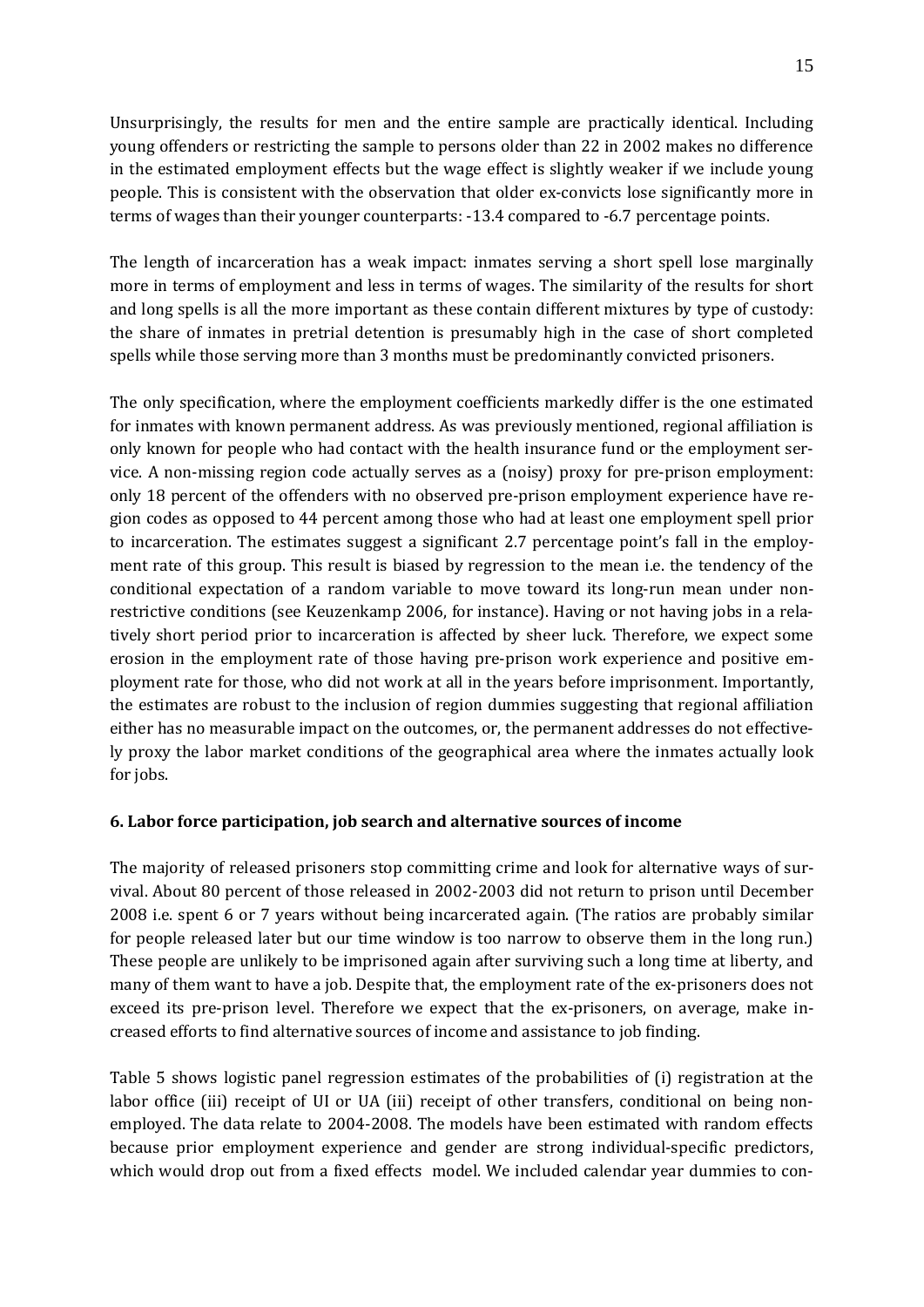trol for the rising trend in registration and benefits receipt in 2004-2008. The table shows odds ratios and z-values adjusted for the clustering of observations by persons. The odds ratios measure how a unit change in the explanatory variable affects the probability of a positive outcome (*p*) divided by the probability of a negative outcome [*p*/(1-*p*)]. The odds ratios are set to 1.00 for the reference categories (more than 8 quarters prior to incarceration in the case of relative time).

The results suggest a nearly twofold increase in the odds of being registered in the first two years after release and a further rise to 2.14 later. Similarly, the odds of receiving either UI or UA jumps to 1.66 in the immediate post-prison period and 2.91 in the longer run. By contrast, the chance of receiving other transfers, less closely related to unemployed status, falls significantly already before incarceration and stays at low levels throughout the post-prison period.

| Dependent variable:                          | UI or UA<br>Registration |             | Other                  |
|----------------------------------------------|--------------------------|-------------|------------------------|
|                                              | at a labor office        |             | transfers <sup>a</sup> |
| 0-8 quarters before incarceration            | 0.97                     | 0.90        | $0.71**$               |
|                                              | (0.4)                    | (1.0)       | (2.0)                  |
| Prison quarters                              | $0.16***$                | $0.13***$   | $0.12**$               |
|                                              | (15.4)                   | (11.4)      | (9.8)                  |
| 0-8 quarters after release                   | $1.96***$                | $1.66***$   | $0.32***$              |
|                                              | (5.4)                    | (2.6)       | (4.8)                  |
| 9-28 quarters after release                  | $2.14***$                | $2.91***$   | $0.61*$                |
|                                              | (5.7)                    | (5.3)       | (1.8)                  |
| Male                                         | 0.95                     | $1.23**$    | $0.16***$              |
|                                              | (0.6)                    | (2.6)       | (3.7)                  |
| Age                                          | $1.20***$                | $1.62***$   | $0.70***$              |
|                                              | (5.2)                    | (9.6)       | (4.9)                  |
| Age squared                                  | $0.99***$                | $0.99***$   | $101***$               |
|                                              | (6.8)                    | (10.2)      | (5.8)                  |
| Employed prior to incarceration <sup>b</sup> | $3.35***$                | $6.24***$   | $0.34***$              |
|                                              | (12.0)                   | (11.0)      | (5.0)                  |
| 2005                                         | $1.14***$                | $1.21***$   | $1.53***$              |
|                                              | (4.1)                    | (4.18)      | (6.5)                  |
| 2006                                         | $1.18***$                | $1.75***$   | $2.12***$              |
|                                              | (3.6)                    | (8.9)       | (6.5)                  |
| 2007                                         | $1.36***$                | $3.31***$   | $1.88***$              |
|                                              | (5.5)                    | (15.7)      | (4.0)                  |
| 2008                                         | $1.70***$                | $4.26***$   | $1.63**$               |
|                                              | (8.5)                    | (17.4)      | (2.4)                  |
| Number of person-months                      | 981,229                  | 981,229     | 981,229                |
| Number of persons                            | 20,476                   | 20,476      | 20,476                 |
| Wald chi-squared                             | 25373.8                  | 23157.6     | 13059.3                |
|                                              | (0.000)                  | (0.000)     | (0.000)                |
| $Rho$ (s.e.)                                 | 0.83(0.003)              | 0.89(0.003) | 0.98(0.003)            |
| Mean of the dependent variable (%)           | 14.7                     | 8.4         | 10.8                   |

**Table 5: Registration at a labor office and transfer receipt – Odds ratios** Random effects panel logit estimates for months out of employment in 2004-2008

Z-values in brackets. Significant at the \*) 0.1 \*\*) 0.05 \*\*\*) 0.01 level. Standard errors adjusted for clustering by persons. The estimates relate to 2004-2008 and cover inmates with a single spell in prison. Reference categories: female, non-employed throughout the period prior to incarceration, 9th to 19thquarters prior to incarceration, 2004. a) Pension, disability pension, child care allowance, social benefits, compensation for disabled family members, compensation to widows and orphans

b) Employed at least once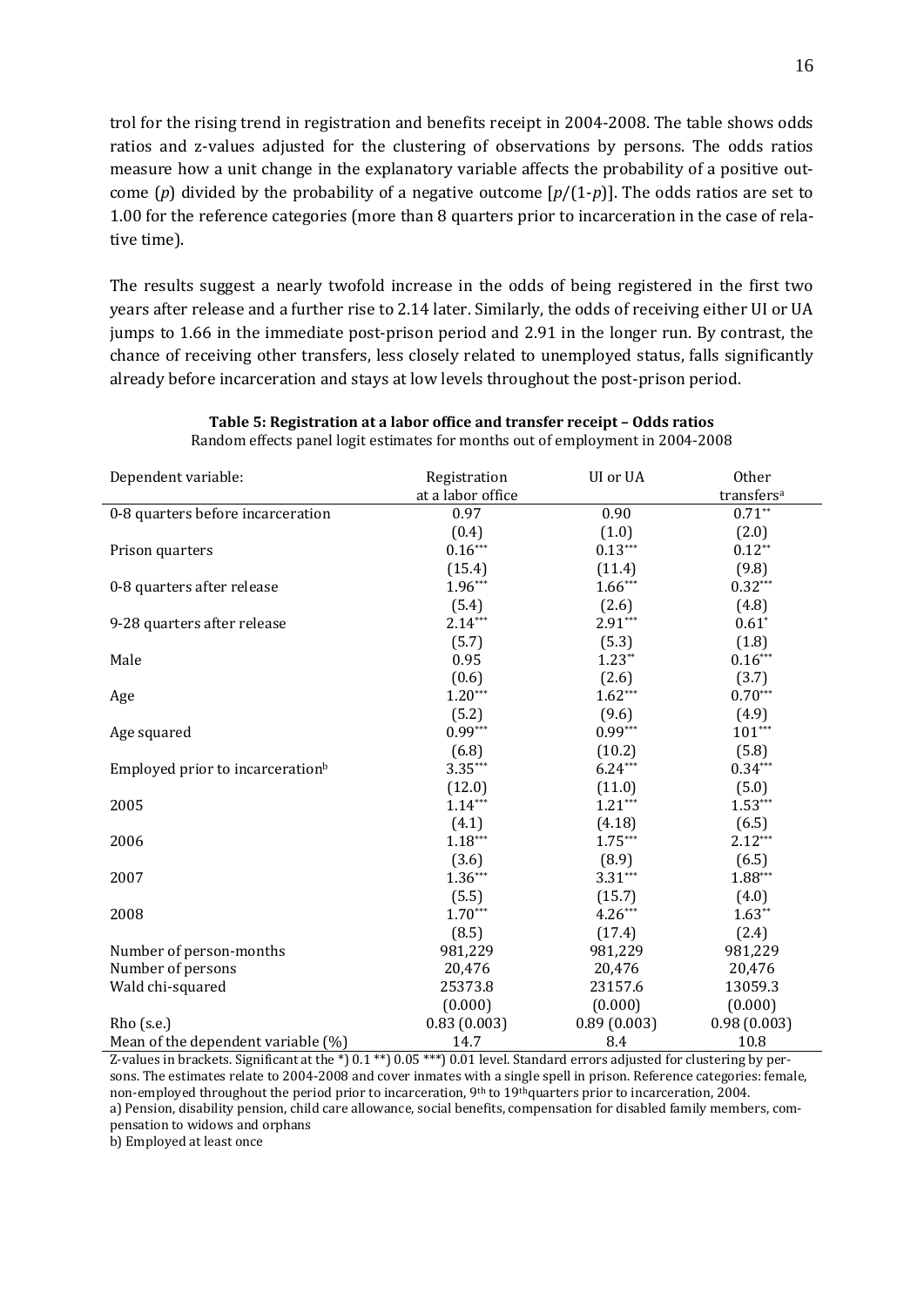In order to see how the magnitudes compare to those in the general population we compare the data of offenders to similar data for unskilled males. In 2005, 17.2 percent of the non-employed ex-prisoners were registered, which grew to 20.3 percent by 2008. These rates are somewhat lower than those measured among unskilled prime-age men in the general population: 21.3 percent in 2005 and 25.9 percent in 2008 according to the Labor Force Survey (LFS).[11](#page-12-1)

Benefits and other transfers raised the fraction of ex-inmates earning some legitimate income (wage or benefit) to 35.2 percent in 2005 and 42.5 percent in 2008. A comparison with LFS data is possible after excluding transfers other than UI, UA, pensions and childcare benefits. The rates of transfer receipt defined in this way (31 percent in 2005 and 37.6 percent in 2008) are much lower than those measured in the comparable general population. As many as 85 percent of the unskilled prime age men earned a wage or received transfer in 2005 and 91.3 percent in 2008. Out of the non-employed, 68 percent had income from transfers in 2005 (73.8 percent in 2008) as opposed to only 15 percent of the ex-inmates.

# **7. Discussion and conclusions**

 $\overline{a}$ 

The most important piece of information we have learnt from the data is the low level of legitimate employment of Hungarian prisoners both before and after incarceration. In the period under investigation, their legitimate employment rate amounted to 17percent (when out of custody), a level substantially lower than those observed in the US literature. Pettit and Lyons (2009) report that the ex-inmates studied by them spent 26 percent of their time in UI-covered jobs. LaLonde& Cho (2008) find a 30 percent post-prison legitimate employment rate among economically disadvantaged and previously imprisoned mothers in the US. Geller et al. (2006) study predominantly young males and report a 41 percent level of legitimate employment in the first year after release. Our estimate is 14.4 percent for the same period. Skardhamar and Telle (2009) report a 25 percent rate immediately after release in Norway. This compares to 10 percent for non-recidivists and 2 percent for recidivists in Hungary, in the first full quarter after release.

The unemployment statistics yield similar worrisome results. The registered unemployment rate of ex-prisoners amounted to 42.1 percent in 2005 and 43.3 percent in 2008. These rates are several times higher than those measured in the Labor Force Survey for comparable populations: in 2005 the unemployment rate was 'only' 19.5 percent among prime age men with primary education background and 6.5 percent a[mo](#page-18-0)ng those with vocational qualification. In 2008, the rates were 24.4 and 8 percent, respectively.<sup>12</sup>

The Hungarian data draw attention to an extreme degree of isolation from the society of 'ordinary people' earning their living in legitimate jobs. The gap would predictably be narrower but still rather wide if we took informal employment into consideration. Based on interviews in a small-sample survey Csáki and Mészáros (2011) find that about 40 percent of the jobs held by future convicts are unregistered. Taking this information at face value, we can estimate the of-

<span id="page-18-1"></span><sup>11</sup>Authors' calculation using the 2005 Q1 and 2008 Q1 waves of the LFS. The data relate to non-employed men aged 22-62 with primary or uncertified vocational education.

<span id="page-18-0"></span><sup>12</sup>Authors' calaculationusingmicrodatafromthe 2005 and 2008 Q1 waves of theLFS.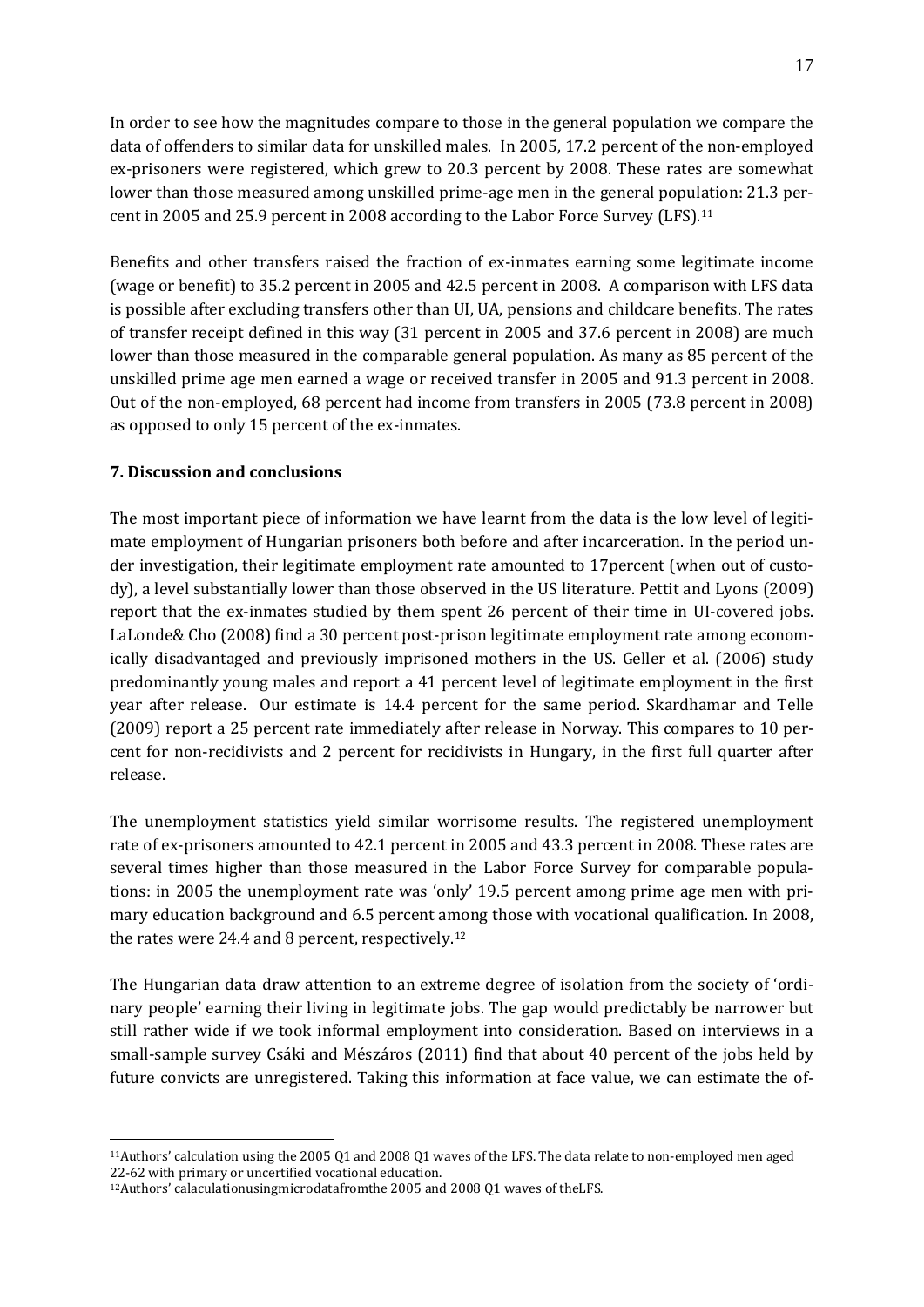fenders' total employment rate to be about 30 percent. Supposing that every second job of the offenders is informal we still end up with a rate short of 40 percent.

For the sake of comparison, one might refer to studies by Grogger (1995, 1998) which incorporate off-book employment using data from the National Longitudinal Survey of Youth (US). The former paper observed a 54 percent total employment rate. The latter paper reports that only 5.5 percent of young men with criminal income in 1979 were non-employed throughout the year, and the average person spent 1500 hours in work during the year. In our sample 45 percent had no legitimate jobs at all in a period of seven years. The average person spent a maximum of 488 hours in legitimate work annually (calculated as days in work times 8 hours a day). Even if we assummed equal shares of formal and informal jobs the non-employment ratio would decrease to only 20-25 percent and estimated hours would continue to fall short of 1000 hours per annum.

Data on informal work could also change the picture of *changes* of employment. The share of informal employment within total employment is most probably higher after than before incarceration given the administrative constraints to enter formal employment without clean records and the existence of statistical discrimination for which we have ample anecdotal evidence.[13](#page-18-1) The estimates presented in the previous sections suggested zero or weak negative effect of incarceration on legitimate employment. Data on total employment would most probably indicate zero or even positive prison effect for non-recidivists and would not change our qualitative conclusions.

In contrast to the findings of several papers in the US, showing the highest post-prison employment rates immediately after release, we find that less than 5 percent of theHungarians leaving prison have legitimate jobs in the first full month after release and 10 percent have jobs in the first full quarter after release. Starting from these extremely low values employment increases slowly and remains low in absolute value even at its peak, several years after release.

This pattern calls into question, first of all, if post-release supervision and assistance are highly effective. Second, it might reflect the difficulties of finding jobs in new labor markets. The Hungarian clean sheet regulations exclude the ex-convicts from public sector jobs and leading positions in micro-firms and self-proprietorships for a minimum of three years. As shown in the upper right panel of Figure 3, the 7 percent pre-prison share of public sector jobs falls to 2 percent and the share of self-employment drops from a range of 10-15 percent to only 2-3 percent, in the first three post-prison years.[14](#page-19-0) These figures compare to an 11 percent share of public sector jobs and 7.6 percent share of self-employment among unskilled prime age males (14.6 and 13.6 percent among prime-age males with vocational qualification) according to the 2005 Q1 wave of the Labor Force Survey. The share of registered casual workers within total legitimate employ-

<sup>13</sup> Csáki and Mészáros claim that the share of informal work remains basically unchanged after release but this information is based on a very small number of observations.

<span id="page-19-1"></span><span id="page-19-0"></span><sup>&</sup>lt;sup>14</sup> The non-zero rates after release are probably explained by cases when the arrestee was set free from pretrial detention without being condemned to prison service.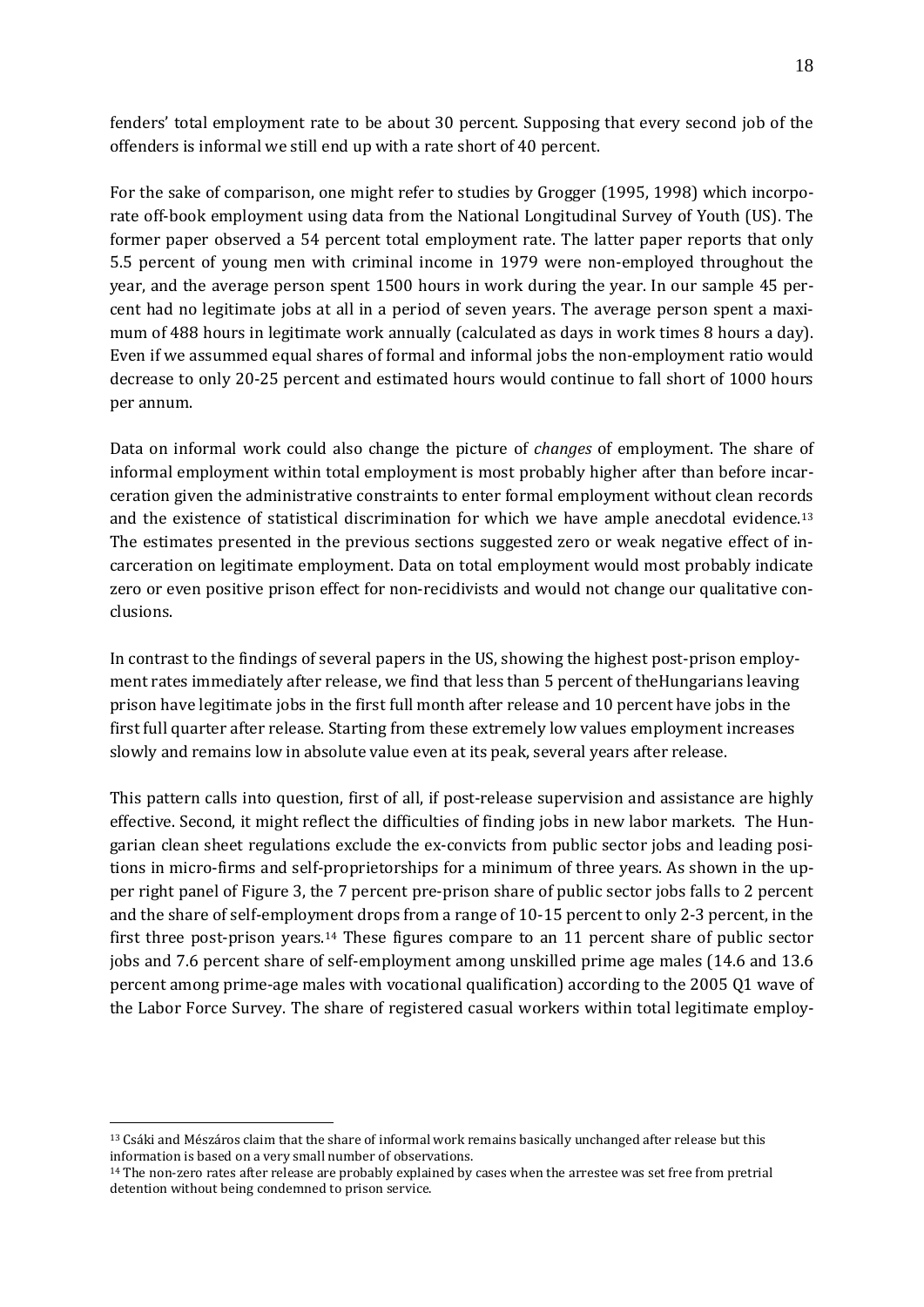ment increases substantially but has marginal importance (about 2 percent share) even at its peak. [15](#page-19-1)



#### **Figure 3: Jobs before and after incarceration** (percent, all employed persons =  $100$ )<sup>a</sup>

a) People with unknown (0.7 percent) or unspecified (1.1 percent) types of contract and those having several types of contracts (1.4 percent) are included in total employment but not shown separately.

b) Special regulations of employment and wages apply to public employees ('közalkalmazott') and public servants ('köztisztviselő') accounting for about 70 percent of the workforce in the public sector.

c) Owners of own business, members of business partnerships and assisting family members

d) Workers employed with 'casual work booklet' allowing simplified administration and reduced advance social security contribution payment for a limited period.

It seems that the existing regulations and 'mainstream' public institutions do not help the exinmates effectively. The clean sheets issued by the authorities are rather laconic: they simply inform the would-be employer about the lack or existence of criminal records without indicating the type of crime committed and severity of the punishment. This practice implies that people convicted for stealing a few glasses of perfume or evading taxes must not be hired as cleaners, janitors or drivers in public institutions and state-owned firms. On top of being categorically excluded from public sector jobs, the ex-prisoners have limited access to insurance-based benefits (such as UI, several child allowance schemes and pensions) and about 60 percent of them are left without any kind of legitimate income even years after release. While their propensity to ask assistance from the public employment service rises substantially after being set free, the vast majority of them remains unregistered and unassisted. Compensating themselves by running their businesses is also made difficult by the short-cut regulations in effect.

<span id="page-20-0"></span> $15$ Registered casual workers are employed with a so called 'casual work booklet' which allows simplified administration and reduced advance social security contribution payment for a limited period of time. In the same time, this form of employment provides legitimate earnings and accrual points.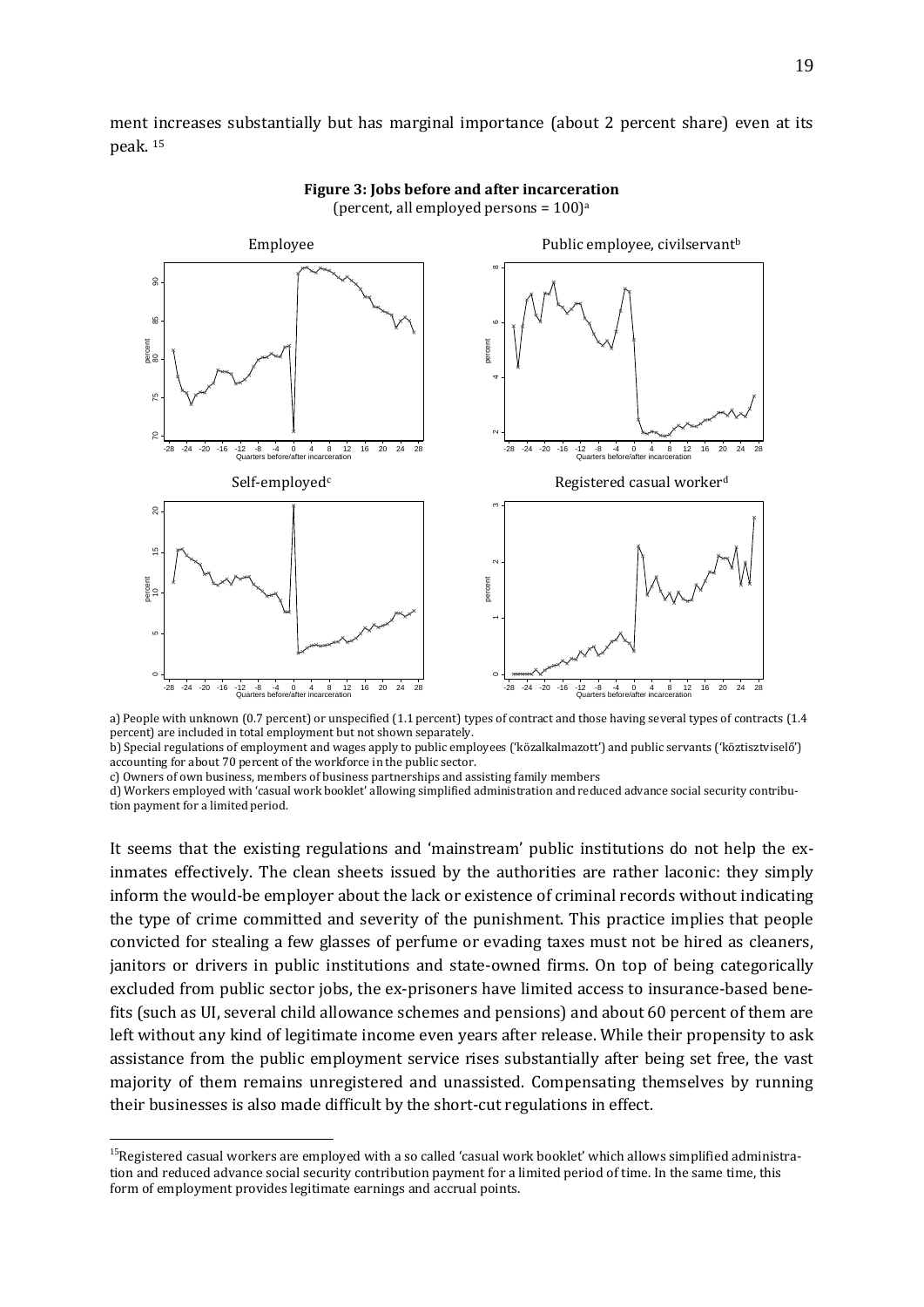Private enterprises employ the overwhelming majority of ex-inmates and this is a segment where more reasonable regulations and assisting services could generate particularly high returns. Internet forums attended by convicted people and ex-prisoners often mention cases when clean sheets are also required by private employers despite the fact that they can not be sued for 'negligent hiring' as is the case in several US states.[16](#page-20-0) Under the recent regulations, employers can base their hiring decisions on a very poor set of information which understandably makes them precautious. Arguably, employers' access to the criminal records database could weaken rather than strengthen statistical discrimination. Narrowing the range of jobs for which a clean sheet is required could also alleviate the converted offenders' path to employment. Last but not least, more direct assistance by civil organizations could help in providing quality information to employers and build bridges leading back to the society of 'ordinary people'.

The employment rate's tendency to return to, or grow beyond, its pre-incarceration level might give the impression that the prisoners face no serious obstacles in reintegration. This impression is evidently false. The post-release labor market experience of the prison population is strongly affected by the behavior of those convicts who give up criminal activity as a source of living and ready to accept low paid jobs. Consistently with this expectation, we find that the earnings of released prisoners fall substantially, and fall more for those, who do not return to prison. The results for recidivists confirmthat in the absence of a 'conversion' effect employment falls, and wages do not decline as much as they do for last-case offenders. Furthermore, we observe signs of increased effort to find legitimate sources of living on the part of the latter group.

#### **8 References**

- Aleku, Mónika, Sándor Csordás and József Pacsek (2006): A fogvatartottak foglalkoztatásának és programlehetőségeinek jelenlegi helyzete (Current situation of inmates' employment and program participation), *BörtönügyiSzemle*, 1, 67-78
- Bound, John and R.B. Freeman (1992): What Went Wrong? The Erosion of Relative Earnings and Employment among Young Black Men in the 1980s., *Quarterly Journal of Economics*, 107(1): 201–232.
- Cho, Rosa and Robert J. Lalonde. (2008). The Impact of Incarceration in State Prison on the Employment Prospects of Women. *Journal of Quantitative Criminology*, 24(3): 243-267.
- Csáki, Anikó and Mercedes Mészáros (2011): Fogvatartottak és szabadultak társadalmi és munkaerő-piaci beilleszkedése (The integration of inmates and released prisoners), Budapest, OFA, [http://www.valtosav.hu/szakmai\\_anyagok/be\\_ki\\_zarva.pdf](http://www.valtosav.hu/szakmai_anyagok/be_ki_zarva.pdf)
- Csáki, Anikó and Mercedes Mészáros (2012): Fogvatartásból szabadultak munkaerő-piaci beilleszkedésének lehetőségei: diszkriminál-e az erkölcsi bizonyítvány? (Prospects of including ex-inmates into work: Are the clean sheet regulations discriminatory?), *Börtönügyi Szemle*, 2012, 4, 53-62.

<span id="page-21-0"></span><sup>16</sup>See [http://www.jogiforum.hu/forum/21/9835,](http://www.jogiforum.hu/forum/21/9835) for instance.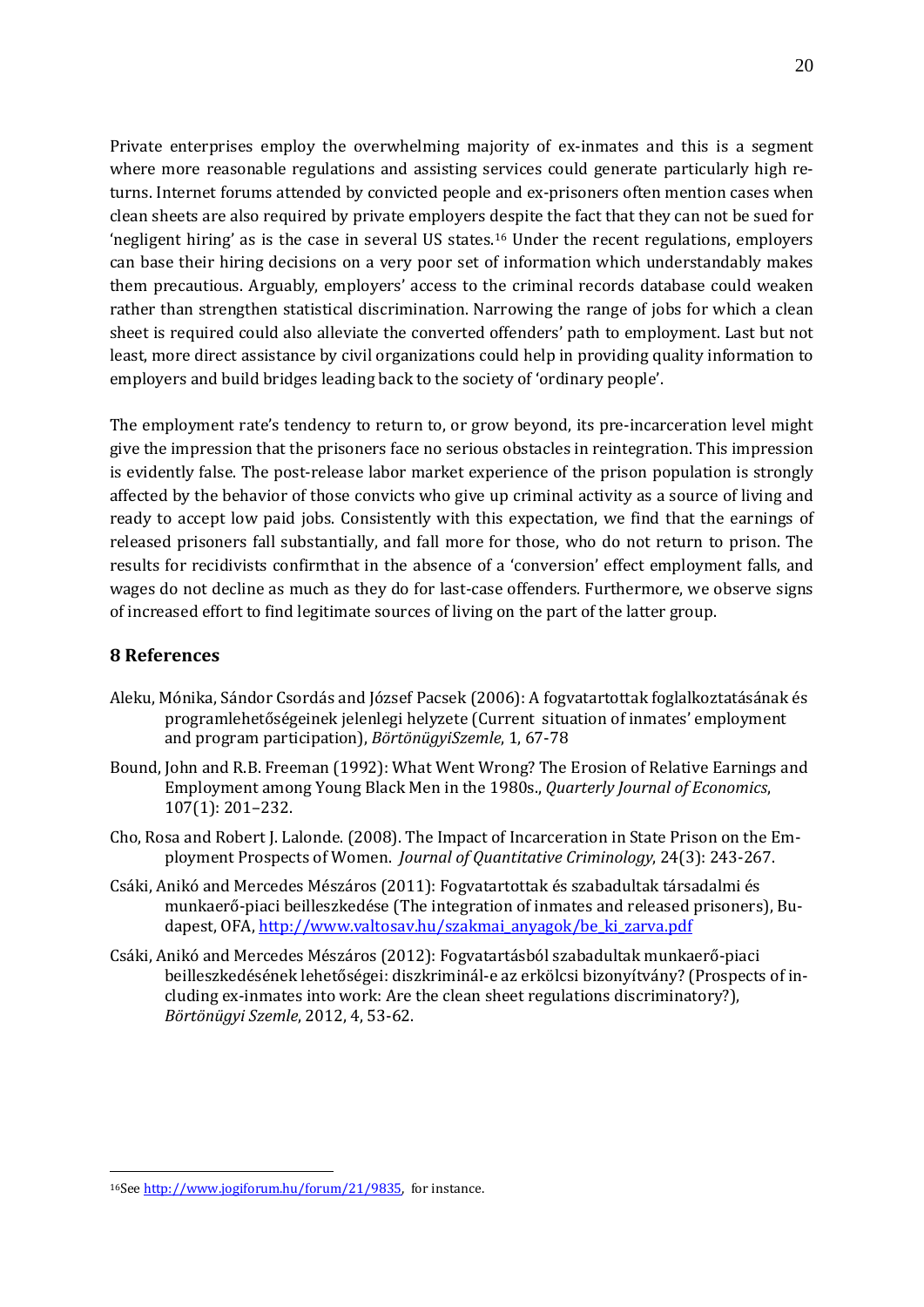- Csáki, Anikó, Mercedes Mészáros and IstvánSponga (2007): Fogvatartásból szabadult fiatal felnőttek társadalmi (re)integrációjának lehetőségei (Prospects of (re)integrating young adults released from prison), *Börtönügyi Szemle*, Vol26. No 1
- CSO (2008): Az ismertté vált bűncselekmények és elkövetőik Magyarországon (Criminal offences and offenders in Hungary), Központi Statisztikai Hivatal (Central Statistical Office), Miskolc,<http://www.ksh.hu/docs/hun/xftp/idoszaki/regiok/orsz/ismertbun.pdf>
- CSO (2013): Selected statistics from the Hungarian Central Statistical Office's online Stadat database [http://www.ksh.hu/stadat\\_eves\\_2\\_8](http://www.ksh.hu/stadat_eves_2_8)
- Csóti, András (2011): A büntetőjog változásainak hatása a büntetés-végrehajtási szervezetre (Effects of changes in criminal justice on the Prison Service), *Börtönügyi Szemle*, 2011, No.2, 1-12.
- Drago, Roberto, Roberto Galbiati and Pietro Vertova . (2009)**:** The Deterrent Effects of Prison: Evidence from a Natural Experiment**.** *Journal of Political Economy*, 2009; 117 (2): 257
- Eurostat (2014): Prison population: historical data 1987-2000**,** dowloaded 2014.10.10[:https://datamarket.com/data/set/1a5k/prison-population-historical-data-](https://datamarket.com/data/set/1a5k/prison-population-historical-data-1987-2000#!ds=1a5k!6gdo=2.5.h&display=line)[1987-2000#!ds=1a5k!6gdo=2.5.h&display=line](https://datamarket.com/data/set/1a5k/prison-population-historical-data-1987-2000#!ds=1a5k!6gdo=2.5.h&display=line)
- Fahey, Jennifer, Cheryl Roberts and Len Engel (2006): Employment of Ex-Offenders: Employer Perspectives, Crime and Justice Institute, Final Report, October 31,
- Freeman, Richard B. (1991): Crime and the employment of disadvantaged youth, NBER Working Paper No. 3875
- Freeman, Richard B. (1996): Why do so many young American men commit crime and what can we do about it? *Journal of Economic Perspectives* 10 (I): 25-42.
- Geller, Amanda, Irwin Grfinkel and Bruce Western (2006): The effects of incarceration on employment and wages: An analysis of the Fragile Families Survey, Center for Research on Child Wellbeing, Working Paper #2006-01-FF, August
- Grogger, Jeffrey (1995): The effect of arrests on the employment and earnings of young men, *The Quarterly Journal of Economics*, February 1995, 51-71
- Grogger, Jeffrey (1998): Market wages and youth crime, *Journal of Labor Economics*, 16 (4): 756- 791.
- Gronau, Reuben (1977): Leisure, home production, and work: The theory of time allocation revisited, *Journal of Political Economy*, 85, 1099-1123
- Helsinki (2013): "Lehetőség szerint": ember per vaságy ('As far as possible': Men per iron bed). January 3, 2013. Downloaded November 20, 2013. [http://helsinkifigyelo.hvg.hu/2013/01/03/%E2%80%9Elehetoseg-szerint-ember-per](http://helsinkifigyelo.hvg.hu/2013/01/03/%E2%80%9Elehetoseg-szerint-ember-per-vasagy/)[vasagy/](http://helsinkifigyelo.hvg.hu/2013/01/03/%E2%80%9Elehetoseg-szerint-ember-per-vasagy/)
- Holzer, Harry J., (2007): [Collateral Costs: The Effects of Incarceration on the Employment and](http://ideas.repec.org/p/iza/izadps/dp3118.html)  [Earnings of Young Workers,](http://ideas.repec.org/p/iza/izadps/dp3118.html)" [IZA Discussion Papers](http://ideas.repec.org/s/iza/izadps.html) 3118, Bonn, Institute for the Study of Labor (IZA).
- Holzer, Harry J., Stephen Raphael, Michael A. Stoll. (2003): Employment Barriers Facing Ex-Offenders, Prepared for Reentry Roundtable on "The Employment Dimensions of Prisoner Reentry: Understanding the Nexus between Prisoner Reentry and Work," New York University, May 19-20, 2003.
	- <http://www.sscnet.ucla.edu/issr/csup/pubs/papers/pdf/csup6.pdf>
- Kemény, István (1976): Beszámoló a magyarországi cigányok helyzetével foglalkozó, 1971-ben végzett kutatásról (Report on the 1971 research on the situation of Hungarian gypsies).Institute of Sociology of the Hungarian Academy of Sciences, Budapest.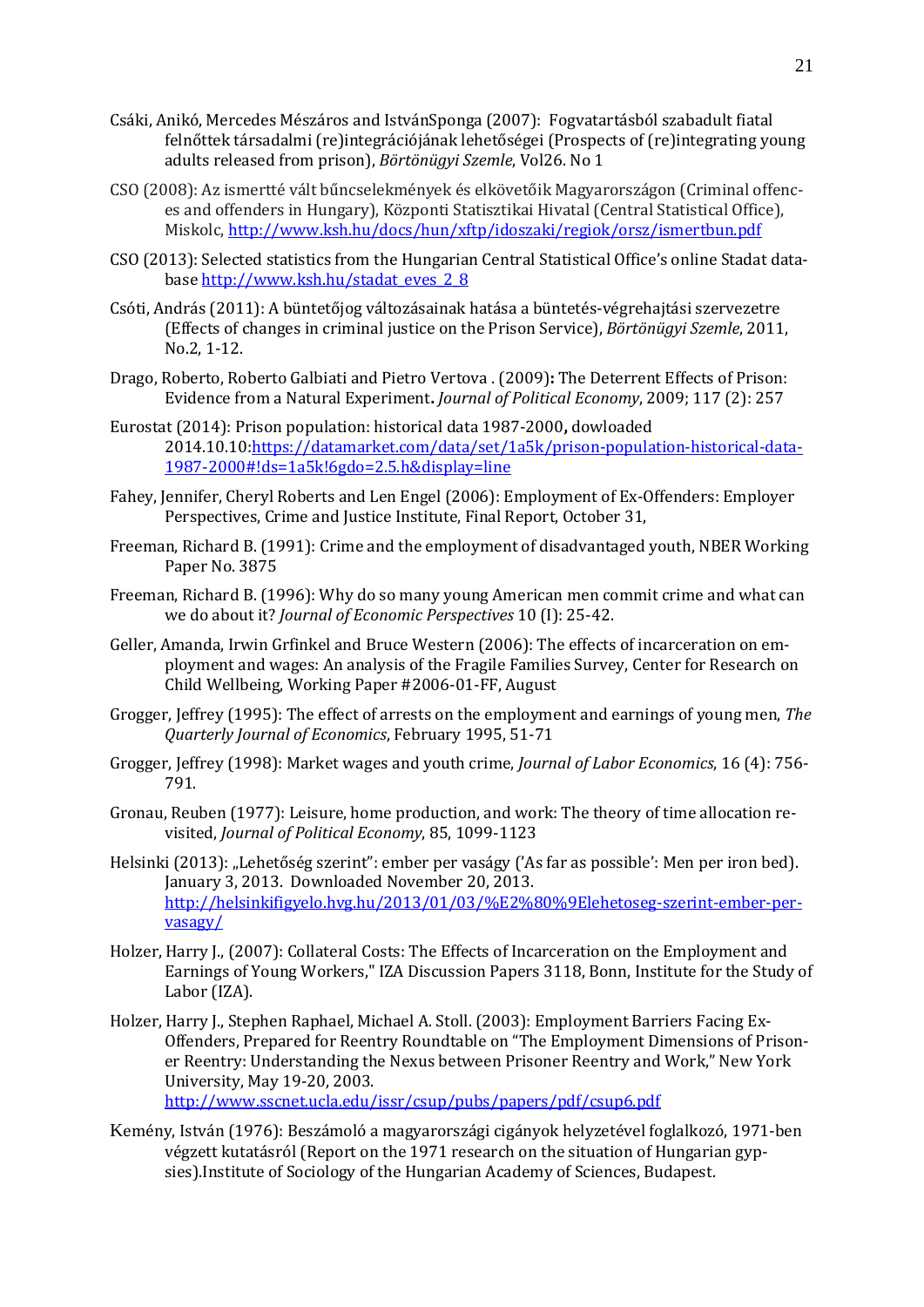[http://www.sulinet.hu/oroksegtar/data/magyarorszagi\\_nemzetisegek/romak/beszamo](http://www.sulinet.hu/oroksegtar/data/magyarorszagi_nemzetisegek/romak/beszamolo_a_magyarorszagi_ciganyok/) lo a magyarorszagi ciganyok/

- Keuzenkamp, Hugo A. (2006): Probability, Econometrics and Truth The Methodology of Econometrics, Cambridge University Press, Cambridge
- Kling*,* Jeffrey R. (2006): Incarceration Length, Employment, and Earnings. *American Economic Review, 96(3): 863-876.*
- Kőszegi, Szilvia (2010): A fogvatartottak oktatása és képzése (The education and training of inmates), *Börtönügyi Szemle*, 2010. 3.
- Nagin, Daniel and Joel Waldfogel (1995): The effects of criminality and convictions on the labor market status of young British offenders, *International Journal of Law and Economics*, 15: 109-126
- Needles, Karen E. (1996): Go directly to jail and do not collect? A long-term study of recidivism, employment and earnings patterns among prison releases, *Journal of Research in Crime and Delinquency*, 33: 471-496
- Pettit, B.; Lyons, C., (2011), Compounded Disadvantage: Race, Incarceration, and Wage Growth, *Social Problems*, 58: 2.
- Sabol, William (2007): Local labor market conditions and post-prison employment experience of offenders released from Ohio prisons. In: S. Bushway, M. Stoll and D. Weiman (Eds.) Barriers to reentry? The labor market for released prisoners in post-industrial America, New York, Russell Sage Foundation
- Schaffer, M.E., Stillman, S. (2010): Stata module to calculate tests of overidentifying restrictions after xtreg, xtivreg, xtivreg2 and xthtaylor. <http://ideas.repec.org/c/boc/bocode/s456779.html>
- Skardhamar, Torbjørn and KjetilTelle (2009): Life after prison. The relationship between employment and re-incarceration, Discussion Papers No. 597, October 2009, Statistics Norway, Research Department
- Tóth, Herta, Andrea Krizsán and Violetta Zentai(2005): 1\1IP National Report. Hungarian country report. Budapest, Central European University. <http://cps.ceu.hu/mipJeports.php.;AzE>
- Tyler[, John H. a](http://www.nber.org/people/john_tyler)nd [Jeffrey R. Kling](http://www.nber.org/people/jeffrey_kling) (2006): Prison-Based Education and Re-Entry into the Mainstream Labor Market, NBER Working Paper No. 12114
- Waldfogel, Joel (1996): [Sentencing policy, implied demographic welfare weights, and the theory](http://ideas.repec.org/a/eee/pubeco/v59y1996i2p177-193.html)  [of sentencing reform,](http://ideas.repec.org/a/eee/pubeco/v59y1996i2p177-193.html) *[Journal of Public Economics](http://ideas.repec.org/s/eee/pubeco.html)*, Elsevier, 59(2), 177-193
- Walmsley, R. (2002): World Prison Population List, Third Edition. Great Britain Home Office Research Development and Statistics Directorate, London,
- Western, Bruce and Katherine Beckett (1999): How unregulated is the U.S. labor market: The penal system as a labor market institution, *American Journal of Sociology*, 104: 1030- 1060
- Western, Bruce, Jeffrey R. Kling and David Weiman (2001): The labor market consequences of incarceration, Working Paper #450, Princeton University Industrial Relations Section, January, [http://www.irs.princeton.edu/pubs/working\\_papers.html](http://www.irs.princeton.edu/pubs/working_papers.html)
- Western, Bruce, Meredith Kleykamp and Jake Rosenfeld (2006): Did Falling Wages and Employment Increase U.S. Imprisonment? *Social Forces* 84: 2291-2311.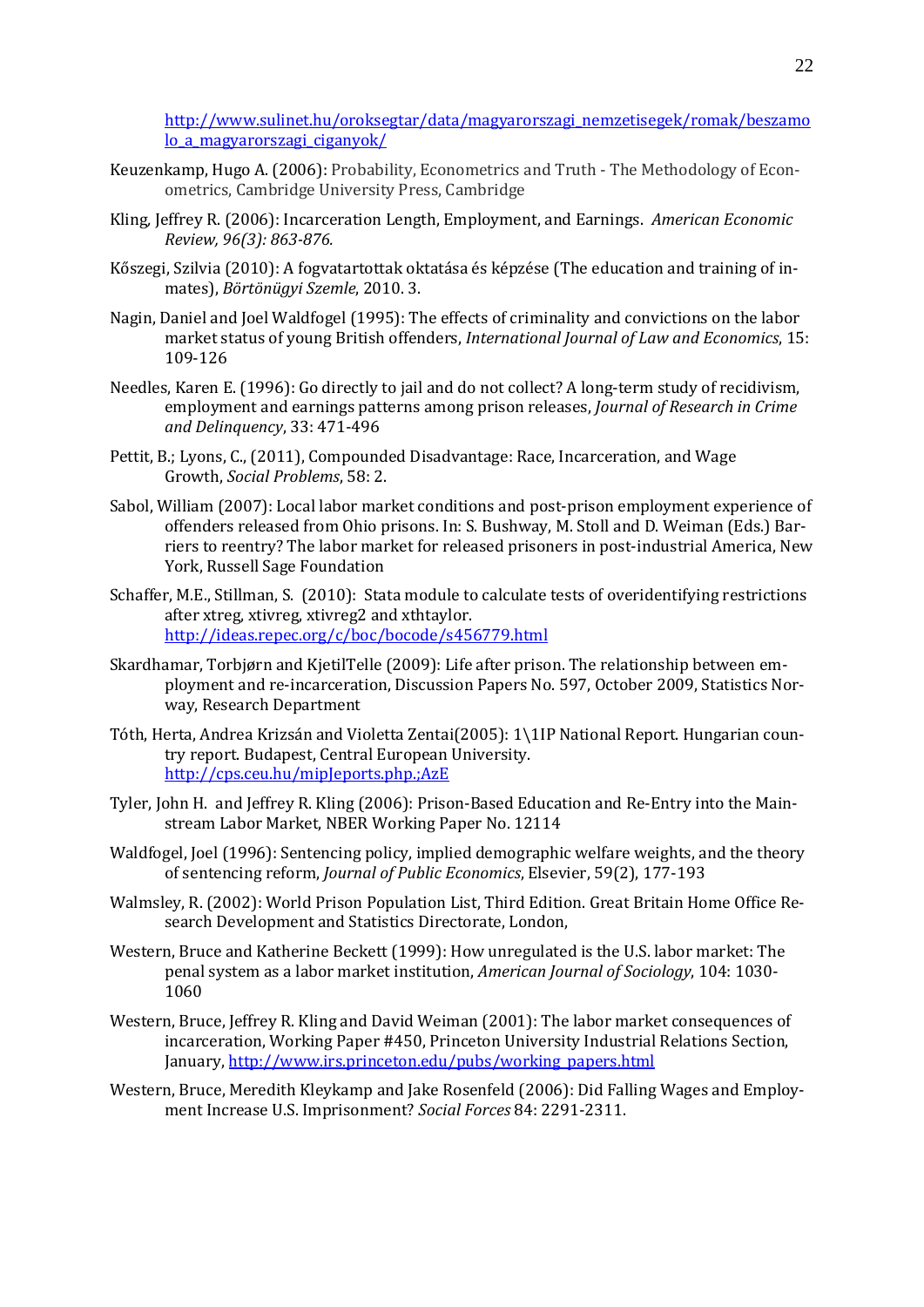# **Appendix 1**

#### **Table A1: Descriptive statistics for the estimation sample** (percent except if otherwise indicated)

|                                                                | Non-recidivists | Recidivists |
|----------------------------------------------------------------|-----------------|-------------|
| Male                                                           | 91.2            | 94.0        |
| Age in 2002(year)                                              | 36.9 (9.9)      | 35.5(8.9)   |
|                                                                |                 |             |
| Number of prison spells in 2002-2008                           | $\mathbf{1}$    | 2.1(0.8)    |
| Average duration of completed prison spells, months (s.d.)     | 12.8 (13.2)     | 12.9 (11.9) |
|                                                                |                 |             |
| Employed at least once in 2002-2008                            | 61.6            | 40.5        |
| Employed on the 15 <sup>th</sup> day of the month 2002-2008    | 18.2            | 7.4         |
| Days in work/potential days in work 2002-2008 (s.d.)           | 17.3 (37.3)     | 6.7(24.5)   |
| Days in work/potential days in work when employed              | 95.4            | 91.9        |
| Employed for one day during the month                          | 0.8             | 2.5         |
| Average completed duration of employment spells, months (s.d.) | 8.2(13.7)       | 5.0(8.8)    |
| Completed employment spells shorter than:                      |                 |             |
| - 1 month                                                      | 23.1            | 29.3        |
| - 3 months                                                     | 48.2            | 58.7        |
| - 6 months                                                     | 65.1            | 75.9        |
| -1 year                                                        | 81.0            | 89.1        |
| Occupational status when employed                              |                 |             |
| - elementary                                                   | 45.5            | 54.0        |
| - middling                                                     | 39.4            | 34.6        |
| - professional                                                 | 7.7             | 4.4         |
| - unknown                                                      | 7.2             | 7.0         |
| Employment relationship                                        |                 |             |
| - Employee                                                     | 86.2            | 89.4        |
| - Public employee, civil servant                               | 3.6             | 2.4         |
| - Self-employed                                                | 6.8             | 4.2         |
| - Registered casual worker                                     | 1.3             | 2.4         |
| - Other                                                        | 0.7             | 0.8         |
| - Mixed (more than onetypes at a time)                         | 1.4             | 0.8         |
|                                                                |                 |             |
| Monthly earnings/national average (s.d.)                       | 63.1(43.3)      | 53.9 (32.6) |
| Daily earnings/national average (s.d.)                         | 67.1(58.2)      | 60.0(45.1)  |
|                                                                |                 |             |
| Received transfer when non-employed                            |                 |             |
| - Unemployment insurance benefit                               | 8.9             | 5.2         |
| - Pension, disability pension                                  | 4.1             | 1.8         |
| - Other transfer                                               | 6.4             | 1.4         |
| - Several transfers at a time                                  | 0.9             | 0.2         |
| - None of the above transfers                                  | 79.7            | 91.5        |
| Registered at a labor office when non-employed                 | 14.5            | 10.3        |

Elementary: cleaners, material handlers, porters and guards, other unskilled manual, machine operators, drivers. Professionals:managers, teachers, doctors, other professionals, professional military personnel. Middling: all other occupations.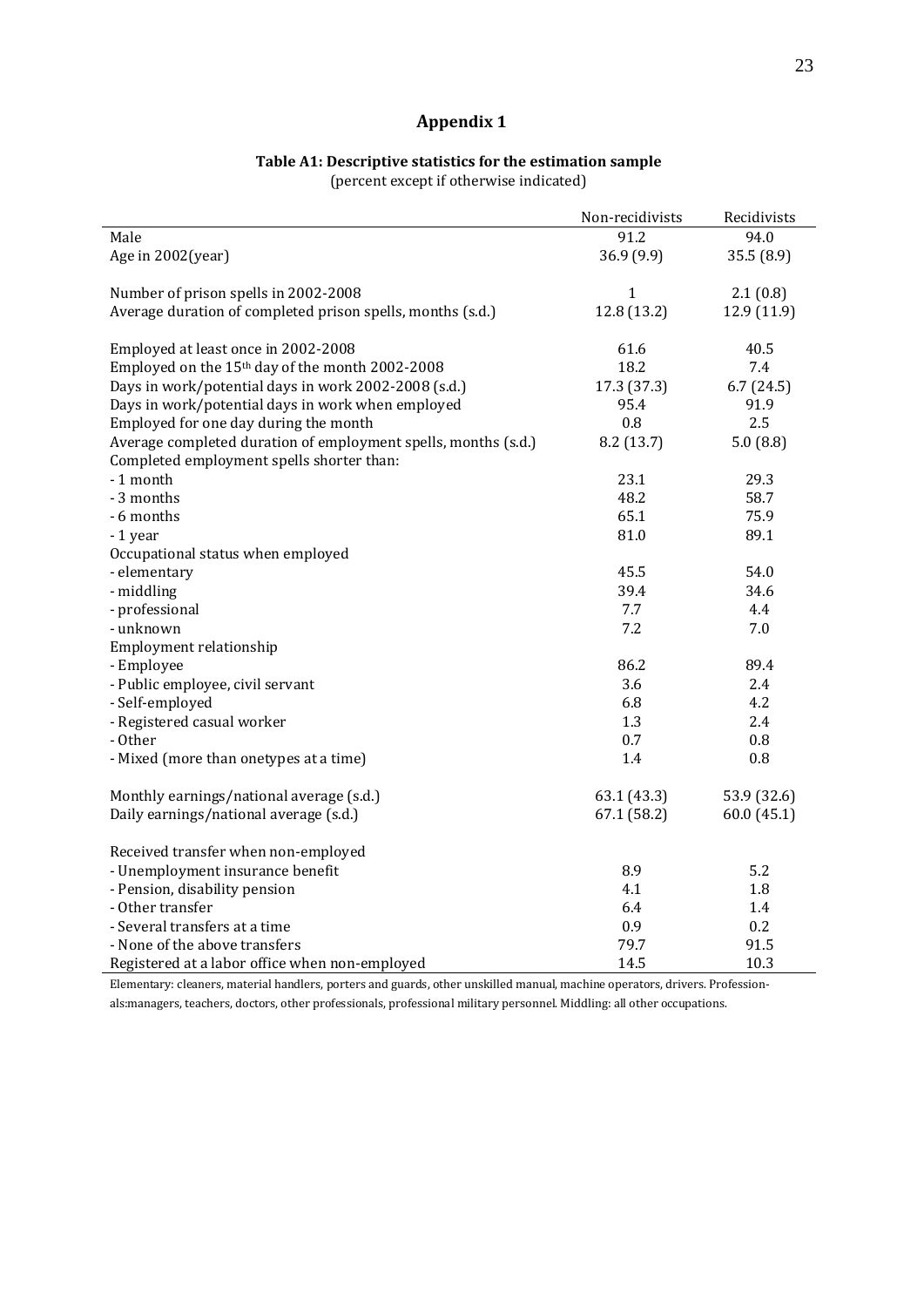|                                       | Employment     | Daily earnings |
|---------------------------------------|----------------|----------------|
| Male                                  | $0.044***$     | $0.060***$     |
|                                       | (7.73)         | (4.61)         |
| Age                                   | $0.018***$     | $0.013***$     |
|                                       | (11.27)        | (3.12)         |
| Age squared/100                       | $-0.025***$    | $-0.017***$    |
|                                       | (12.92)        | (3.02)         |
| Job characteristics                   |                |                |
| Elementary                            | $\blacksquare$ | $-0.061***$    |
|                                       |                | (7.39)         |
| Professional                          |                | $0.102***$     |
|                                       |                | (4.12)         |
| Unknown or missing                    |                | $-0.077**$     |
|                                       |                | (2.45)         |
| Employment relationship               |                |                |
| Public servant, public employee       |                | $0.305***$     |
|                                       |                | (10.31)        |
| Self-employed                         |                | $-0.126***$    |
|                                       |                | (4.46)         |
| Employed with 'casual work booklet'   |                | $-0.366***$    |
|                                       |                | (3.95)         |
| Other                                 |                | $-0.114*$      |
|                                       |                | (1.96)         |
| Multiple job holder                   |                | $0.242***$     |
|                                       |                | (4.45)         |
| Employed for one day during the month |                | $0.836***$     |
|                                       |                | (5.65)         |
| Constant                              | $-0.125$       | 0.460          |
| Number of observations                | 1,361,558      | 197,382        |
| Number of persons                     | 19,815         | 10,746         |
| R-squared within                      | 0.056          | 0.033          |
| R-squared between                     | 0.003          | 0.053          |
| R-squared overall                     | 0.045          | 0.065          |
| Wald chi2 (118)                       | 6224.63        | 1304.19        |
|                                       | (0.000)        | (0.000)        |

#### **Table A2: Employment and wage effects of the control variables in Equation (1)**

Random effects panel regression. Reference categories: non-elementary, non-professional job (for job characteristics) and employee (for the employment relationship). Dependent variables: 'employment' stands for days in work during the month, as a fraction of potential days. 'Daily earnings' stand for all recorded income during the month divided by the number of days in work. Normalised for the national average in the given month.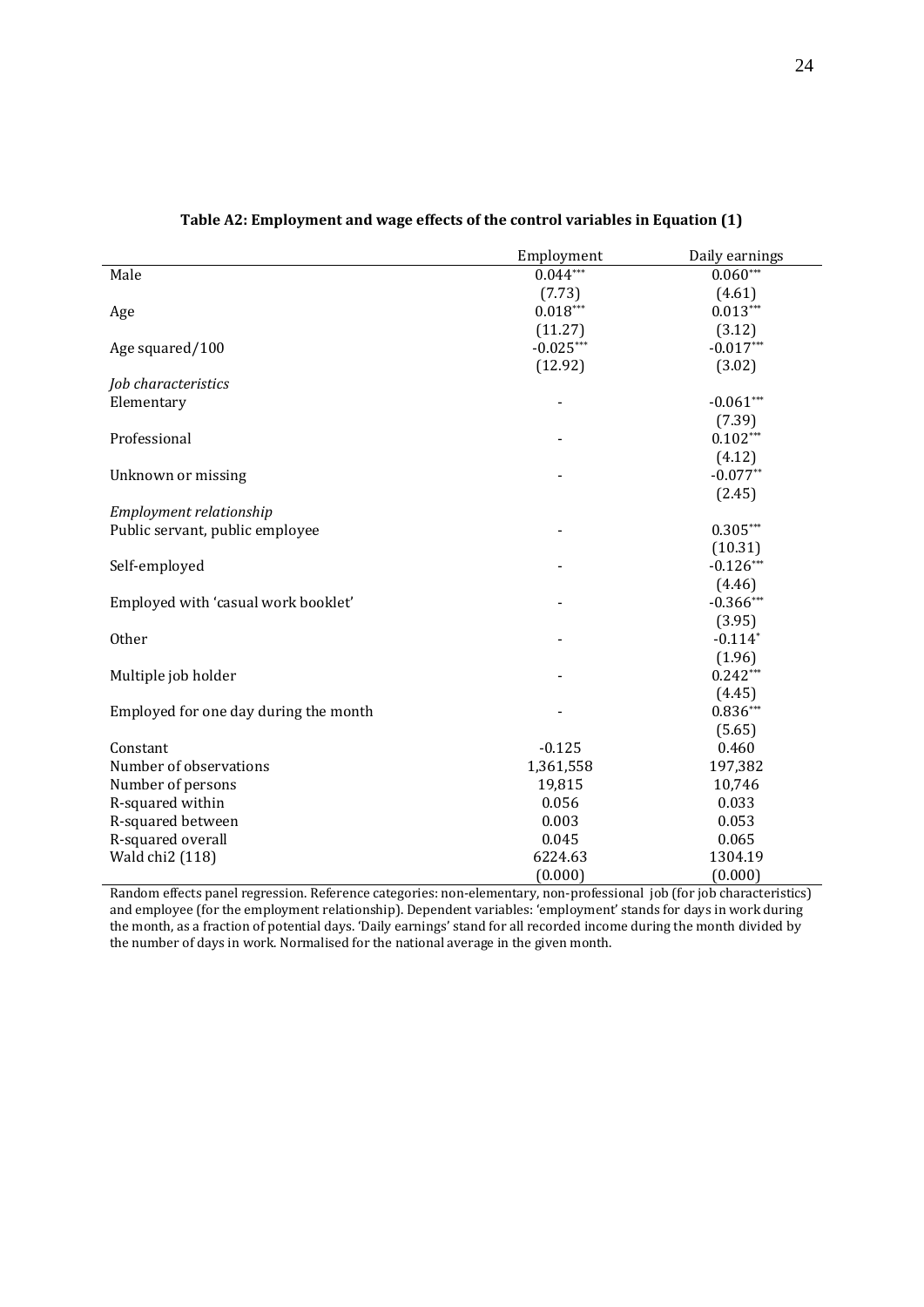|                                 |                                                 | Employment   | Daily earnings (controlled) |                |
|---------------------------------|-------------------------------------------------|--------------|-----------------------------|----------------|
|                                 | Random                                          | Fixed        | Random                      | Fixed          |
|                                 | effects                                         | effects      | effects                     | effects        |
| Estimates for the entire sample |                                                 |              |                             |                |
|                                 | $-0.047$                                        | $-0.047$     | $-0.035$                    | $-0.042$       |
| Quarters -8/-1                  |                                                 |              |                             |                |
|                                 | (13.9)                                          | (13.6)       | (3.3)                       | (3.6)          |
| Prison quarters                 | $-0.179$                                        | $-0.182$     | $-0.212$                    | $-0.230$       |
|                                 | (41.8)                                          | (44.1)       | (12.8)                      | (10.8)         |
| Quarters 1/8                    | $-0.048$                                        | $-0.046$     | $-0.105$                    | $-0.122$       |
|                                 | (8.68)                                          | (8.3)        | (7.6)                       | (6.0)          |
| Quarters 9/28                   | $-0.001$                                        | $-0.005$     | $-0.090$                    | $-0.113$       |
|                                 | (0.8)                                           | (0.8)        | (5.7)                       | (4.6)          |
| No of obs                       | 1,361,558                                       | 1,361,558    | 197,382                     | 197,382        |
| No of groups                    | 19,815                                          | 19,815       | 10,746                      | 10,746         |
| Obs. per group                  |                                                 |              |                             |                |
| min                             | $\mathbf{1}$                                    | $\mathbf{1}$ | $\mathbf{1}$                | $\mathbf{1}$   |
| average                         | 68.7                                            | 68.7         | 18.4                        | 18.4           |
| max                             | 84                                              | 84           | 84                          | 84             |
| R-sq within                     | 0.052                                           | 0.052        | 0.020                       | 0.019          |
| R-sq between                    | 0.001                                           | 0.000        | 0.067                       | 0.040          |
| R-sq overall                    | 0.042                                           | 0.033        | 0.057                       | 0.041          |
| Wald chi2                       | 6017.1                                          |              | 1316.9                      | $\blacksquare$ |
| Prob>chi2                       | (0.0000)                                        |              | (0.0000)                    |                |
| F-test                          |                                                 | 66.6         |                             | 10.91          |
| Prob>F                          |                                                 | (0.0000)     |                             | (0.0000)       |
| Corr (u_i, Xb)                  | 0 assumed                                       | $-0.076$     | 0 assumed                   |                |
| Sargan-Hansen                   | 1022.1 (0.0000)                                 |              | 288.1 (0.0000)              |                |
|                                 | Estimates for inmates incarcerated in 2005-2008 |              |                             |                |
|                                 |                                                 |              |                             |                |
| Quarters -8/-1                  | $-0.038$                                        | $-0.037$     | $-0.032$                    | $-0.035$       |
|                                 | (9.9)                                           | (9.5)        | (2.5)                       | (2.7)          |
| Prison quarters                 | $-0.175$                                        | $-0.177$     | $-0.229$                    | $-0.254$       |
|                                 | (34.0)                                          | (32.8)       | (10.5)                      | (9.4)          |
| Quarters 1/8                    | $-0.035$                                        | $-0.034$     | $-0.103$                    | $-0.118$       |
|                                 | (5.8)                                           | (5.3)        | (6.4)                       | (4.7)          |
| Quarters 9/28                   | 0.002                                           | 0.004        | $-0.087$                    | $-0.105$       |
|                                 | (0.3)                                           | (0.5)        | (4.6)                       | (3.3)          |
| No of obs                       | 832,204                                         | 832,204      | 125,409                     | 125,409        |
| No of groups                    | 12,182                                          | 12,182       | 6557                        | 6557           |
| Obs. per group                  |                                                 |              |                             |                |
| min                             | $\mathbf{1}$                                    | $\mathbf{1}$ | $\mathbf{1}$                | $\mathbf{1}$   |
| average                         | 68.3                                            | 68.3         | 19.1                        | 19.1           |
| max                             | 84                                              | 84           | 84                          | 84             |
| R-sq within                     | 0.049                                           | 0.050        | 0.020                       | 0.020          |
| R-sq between                    | 0.002                                           | 0.003        | 0.065                       | 0.038          |
| R-sq overall                    | 0.042                                           | 0.041        | 0.064                       | 0.045          |
| Wald chi2                       | 3547.5                                          |              | 887.7                       |                |
| Prob>chi2                       | (0.0000)                                        |              | (0.0000)                    |                |
| F-test                          |                                                 | 39.5         |                             | 7.65           |
| Prob>F                          |                                                 | (0.0000)     |                             | (0.0000)       |
| Corr (u_i, Xb)                  | 0 assumed                                       | $-0.070$     | 0 assumed                   | 0.012          |
| Sargan-Hansen                   | 2075.7 (0.0000)                                 |              | 241.8 (0.0000)              |                |
|                                 |                                                 |              |                             |                |

# **Table A3: Coefficient estimates and test statistics for Equation 2**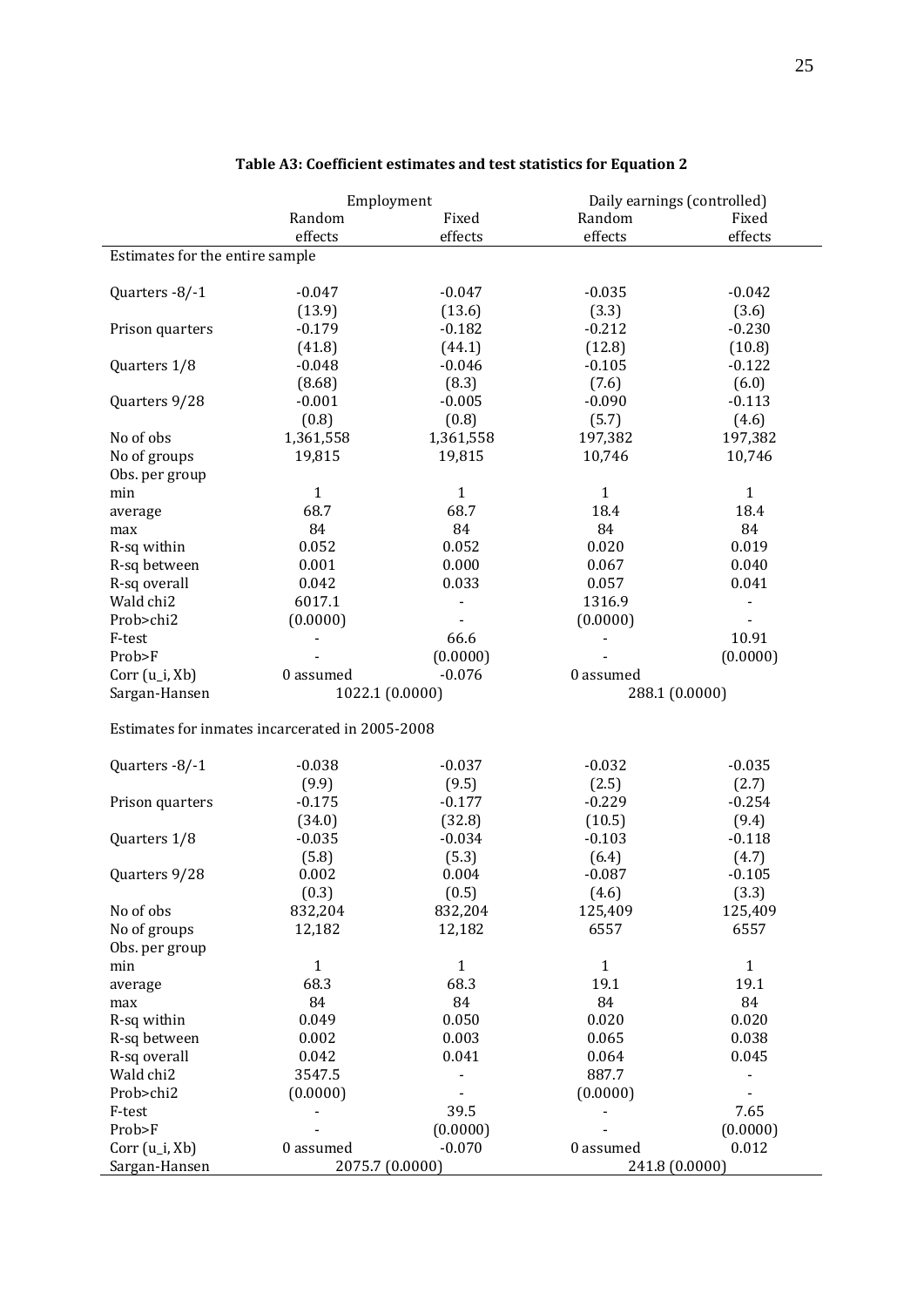|                                                | Employment <sup>a</sup> |                     | Daily earnings <sup>b</sup> |                     |
|------------------------------------------------|-------------------------|---------------------|-----------------------------|---------------------|
|                                                | Coefficient<br>Sargan-  |                     | Coefficient                 | Sargan-Hansen $c$   |
|                                                | (t-value)               | Hansen <sup>c</sup> | (t-value)                   |                     |
| Recidivists between two                        | $-0.034***$             |                     | $-0.048$                    |                     |
| prison spells                                  | (8.64)                  | 462.353             | (1.41)                      | 125.945             |
|                                                |                         | (0.0000)            |                             | (0.0050)            |
| Recidivists after their last                   | $-0.000$                |                     | $-0.096**$                  |                     |
| prison spell                                   | (0.10)                  |                     | (2.02)                      |                     |
| Non-recidivists after a<br>single prison spell | $-0.009**$<br>(2.47)    | 796.131<br>(0.0000) | $-0.089***$<br>(5.00)       | 357.188<br>(0.0000) |

#### **Table A4: Estimates for convicts with one versus several prison spells in 2002-2008** Fixed effects estimates of Equation 3

Significant at the \*)0.01 \*\*)0.05 \*)0.1 level. T-values in parentheses. Standard errors are adjusted for clustering by persons. Other test statistics. Employment equation for recidivists and non recidivists: corr(ui, Xb)=-0.165 and -0.081, rho= 0.304 and 0.511. Wage equation: corr(ui, Xb)=-0.392 and -0.148, rho= 0.423 and 0.408.

# **Figure A1: The cumulative distribution of the time between two prison services**

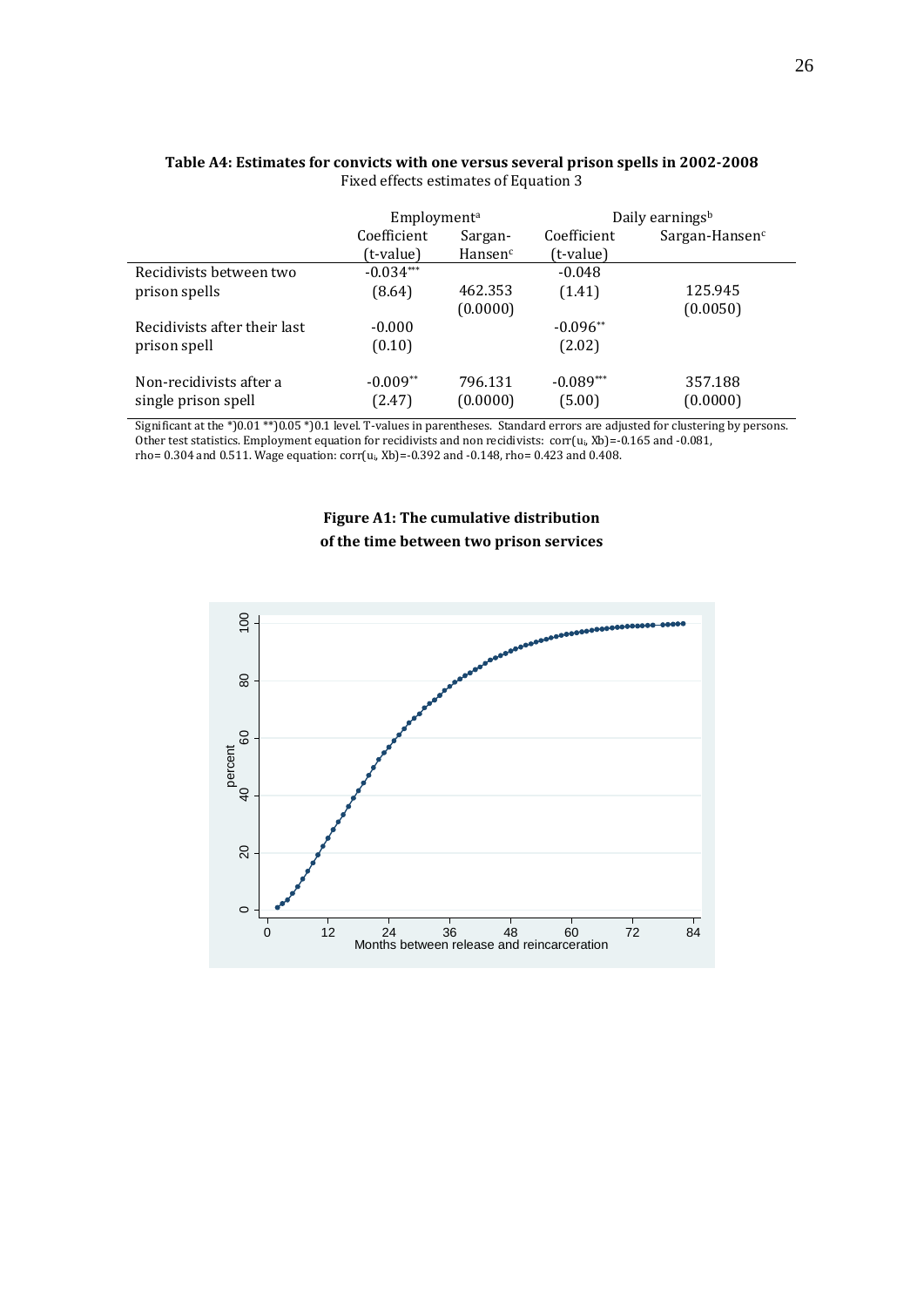

### **Figure A2: The paths of cohorts versus the cross-section averages of employment and wages**

Cohort = inmates released in a given year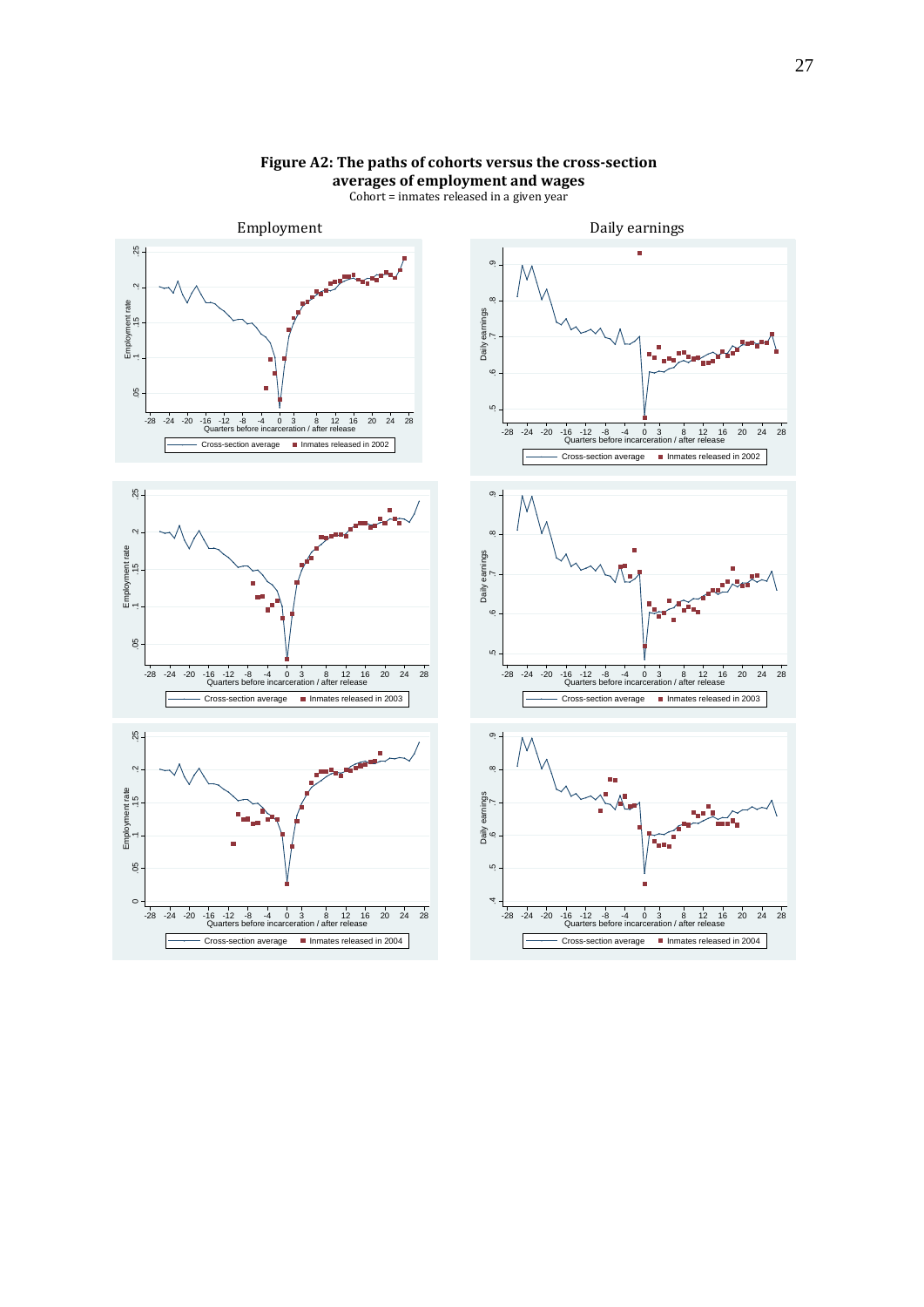



Note: The data relate to inmates with a single uncensored or left-censored spell in prison. For that reason, the paths relating to the entire sample slightly deviate from those in Figure 1. Cohort-quarter cells with less than 100 observations have been suppressed.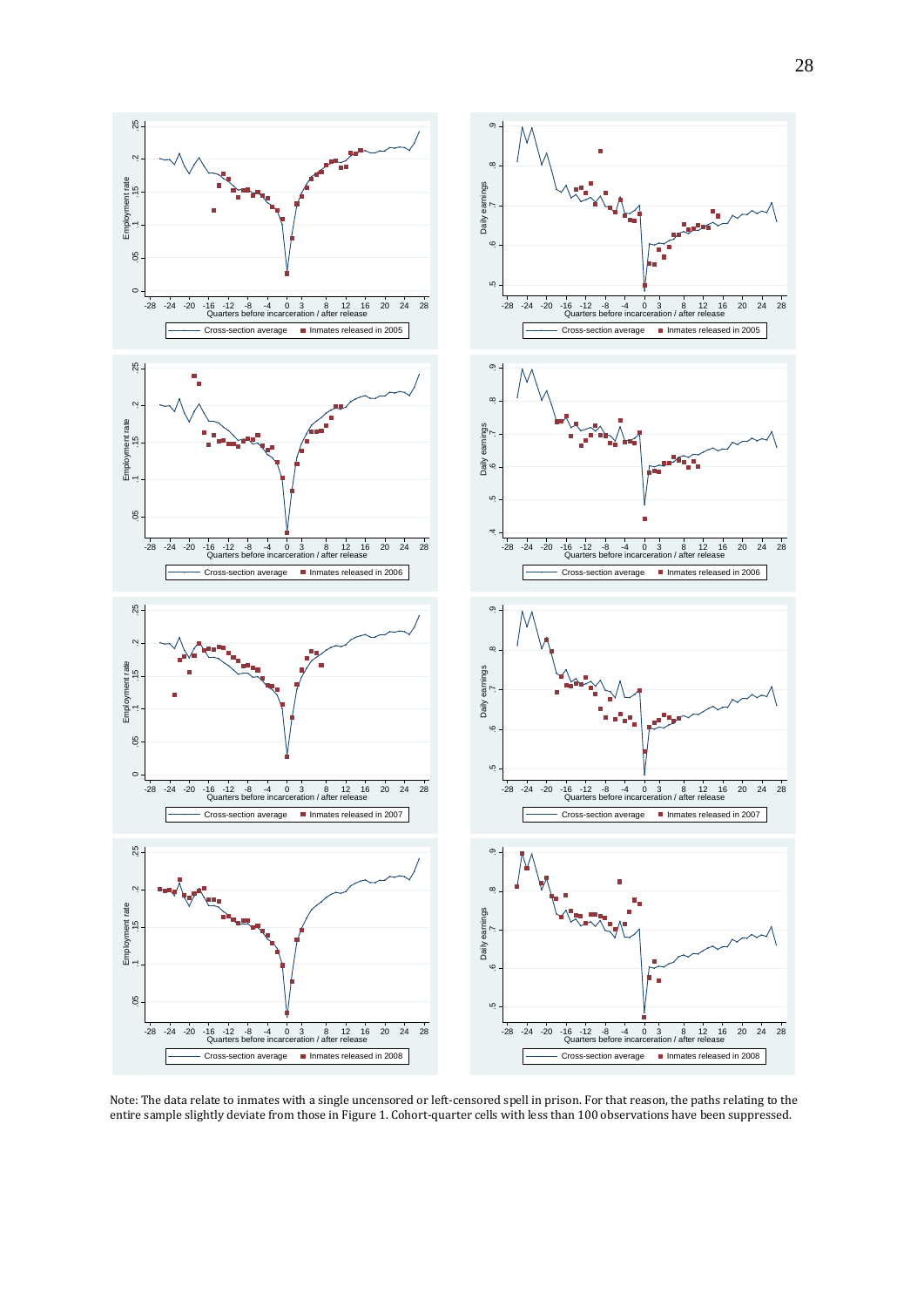#### **Appendix 2. Incarceration in Hungary**

The collapse of state socialism in 1989 brought about a large increase of criminal activity: the average annual number of registered cases jumped from an annual average of 148 thousand in 1965-90 to 449 thousand in 1991-2012. Smaller but still major changes took place in the number of registered offenders (80 to 124 thousand) and convicted culprits (65 to 89 thousand). See Figure A3.



**Figure A3: Registered cases of crime, registered and convicted offenders in Hungary** 

The post-communist transition incited the rise of registered crime in several ways. First, the rise of unemployment from virtually zero to two-digit levels and fast-growing income inequality boosted the motivation to commit crime. The emergence of [dr](#page-21-0)ug traffic and the introduction of personal income and value added taxation had similar effect.17 The conditions for criminal activity as a lifestyle improved substantially with the abolition of regulations treating joblessness as unlawful. Privatization enhanced the safeguard of property after many years of undisturbed stealing from state-owned enterprises. Last but not least, as organized crime appeared on the scene, more and more culprits were charged with dozens or even hundreds of crimes within a case that tends to inflate the statistics on registered felony.

The prison population declined from more than 200 per 100,000 inhabitants in 1987 to less than 120 in 1990 due to amnesties in 1988, 1989 and 1990. Since then, the incarceration rate has been following a rising trend and reached 180 in 2013.

The capacity of prisons did not grow proportionally. According to a Helsinki Watch report (Helsinki 2013) capacity utilization grew from an already high rate of 118 persons per 100 places in 2008 to 140 in 2012. The overcrowding rate was the second highest in Europe after Italy already in 2011 (Csóti 2011).

<span id="page-30-0"></span><sup>&</sup>lt;sup>17</sup>Until 1987, payroll taxes were collected directly from state-owned enterprises while the turnover tax was levied on a few wholesale companies, leaving no space for individual tax evasion.